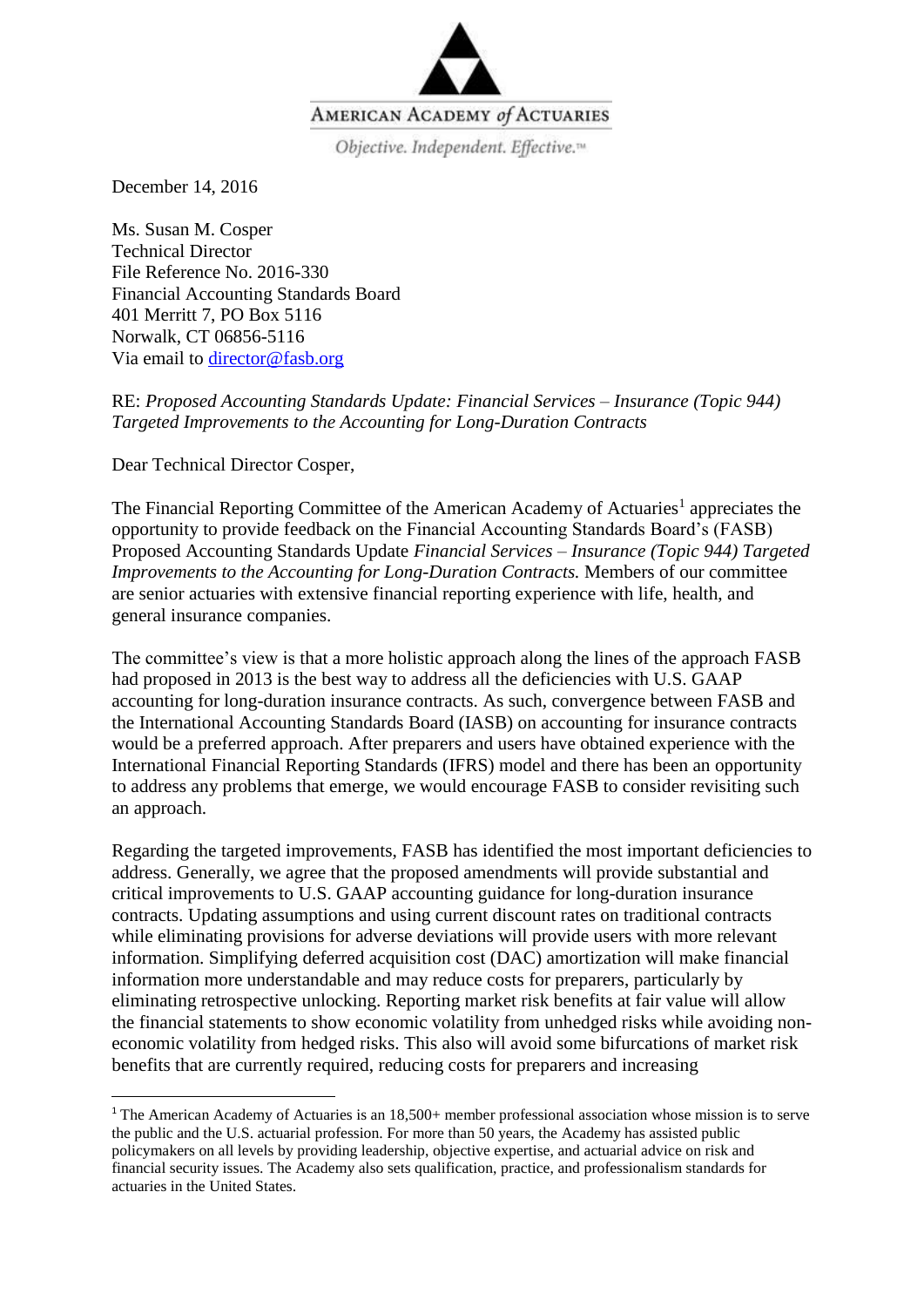understandability for users. Expanding required disclosures also will be beneficial in helping users understand insurers' financial performance.

We do, however, have some significant concerns with specific elements of the targeted changes. The proposed model for participating contracts is fundamentally flawed. The proposed model treats participating contracts the same as non-participating contracts and does not recognize the unique features of participating contracts, such as an adjustable credited rate. In particular, an appropriate model for participating contracts would recognize:

- The need for the discount rate to be internally consistent with the dividend credited rate of the liability (see question 10);
- The need for net income to be based on an interest accretion rate that adjusts consistently with the projected dividend credited rates used in the liability calculation (see question 11);
- The need for changes in discount rates to be treated consistently with changes in dividend credited rates within the liability calculation (see question 8); and
- The need to exclude dividends related to future profits on other businesses from the liability (see question 8).

We also have some specific concerns with the use of additional liabilities for death and annuitization benefits (per what used to be Statement of Position (SOP) 03-1) to address profits-followed-by-losses situations on nontraditional contracts. These concerns are addressed in the appendix labeled "SOP 03-1."

If the issues relating to participating contracts and additional liabilities can be addressed, the model described in the proposed standard will represent a substantial improvement over existing U.S. GAAP. In the answers to the specific questions posed in the accounting standards update (ASU), we have a number of suggestions to improve the model even further and reduce the burden to preparers. In particular:

- Unlocking cash flow assumptions prospectively rather than retrospectively, as this would reduce the administrative burden for preparers and make results easier for users to understand (see question 2);
- Revising the discount rate, because a "high-quality fixed-income instrument rate," as the term is currently used in U.S. GAAP, may not provide an appropriate illiquidity premium (see question 4);
- Changing the definition of market risk benefits to ensure that benefits with similar features are treated similarly (see question 13);
- Considering amortization of unearned revenue liabilities on nontraditional contracts similar to deferred profit liabilities rather than DAC (see question 16);
- Simplifying the calculation for demutualization closed block policyholder liabilities (see question 7);
- Eliminating some of the disclosure requirements, such as weighted average of assumptions, which may be unduly burdensome and not particularly meaningful; adding other disclosures, such as gross premiums, would aid understanding of financial results (see questions 18 and 19); and
- Simplifying some of the retrospective transition requirements, which may be unduly burdensome and may produce unintended consequences for contracts that have previously recognized a premium deficiency (see question 21).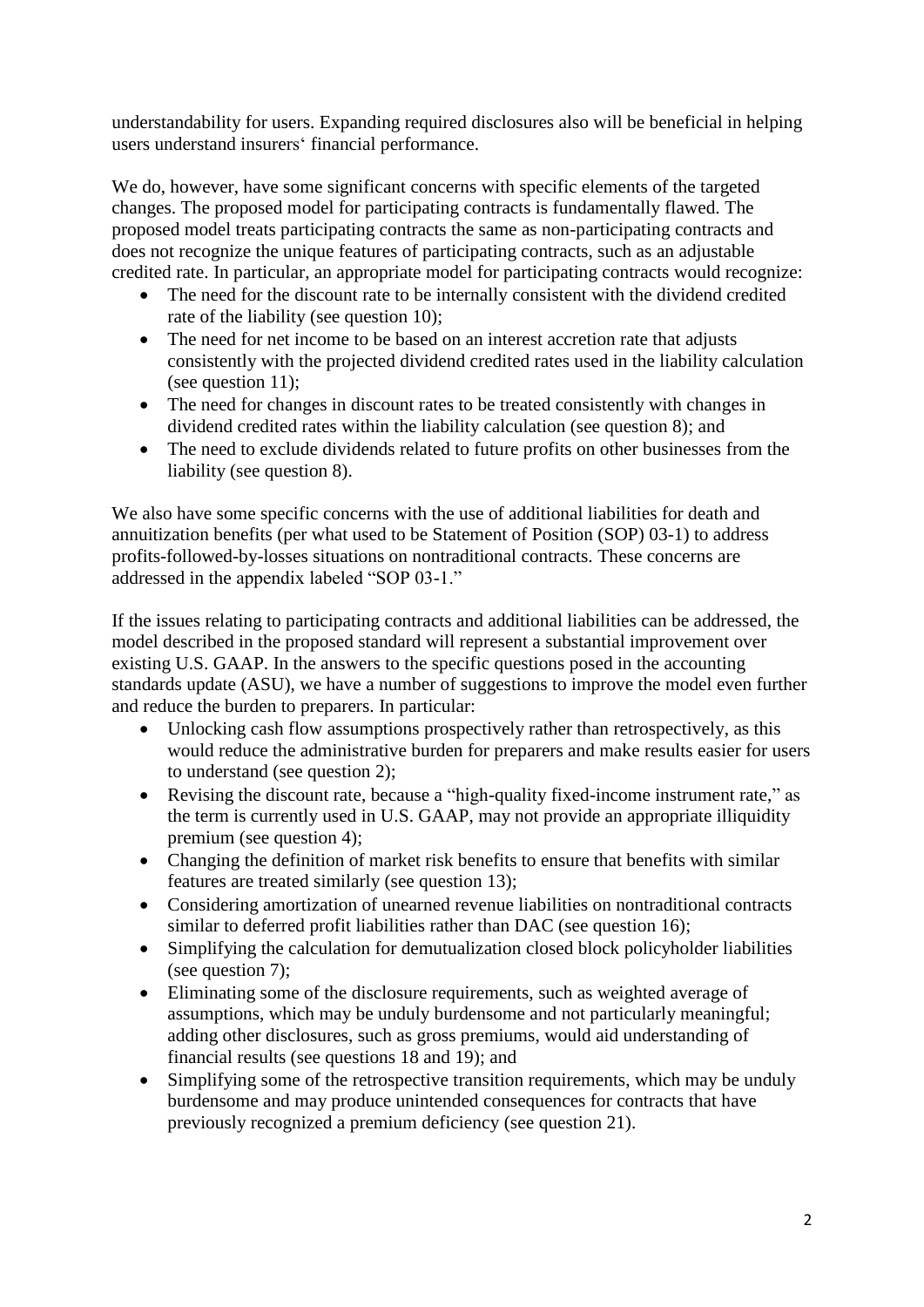Our specific comments are incorporated in our responses to the questions posed in the exposure draft. If you would like to discuss any of these further or if you have additional questions, please contact Nikhail Nigam, the Academy's risk management and financial reporting analyst, at 202-785-7851 or [Nigam@actuary.org.](mailto:Nigam@actuary.org)

Sincerely,

Leonard Reback, MAAA, FSA Chairperson, Financial Reporting Committee Risk Management and Financial Reporting Council American Academy of Actuaries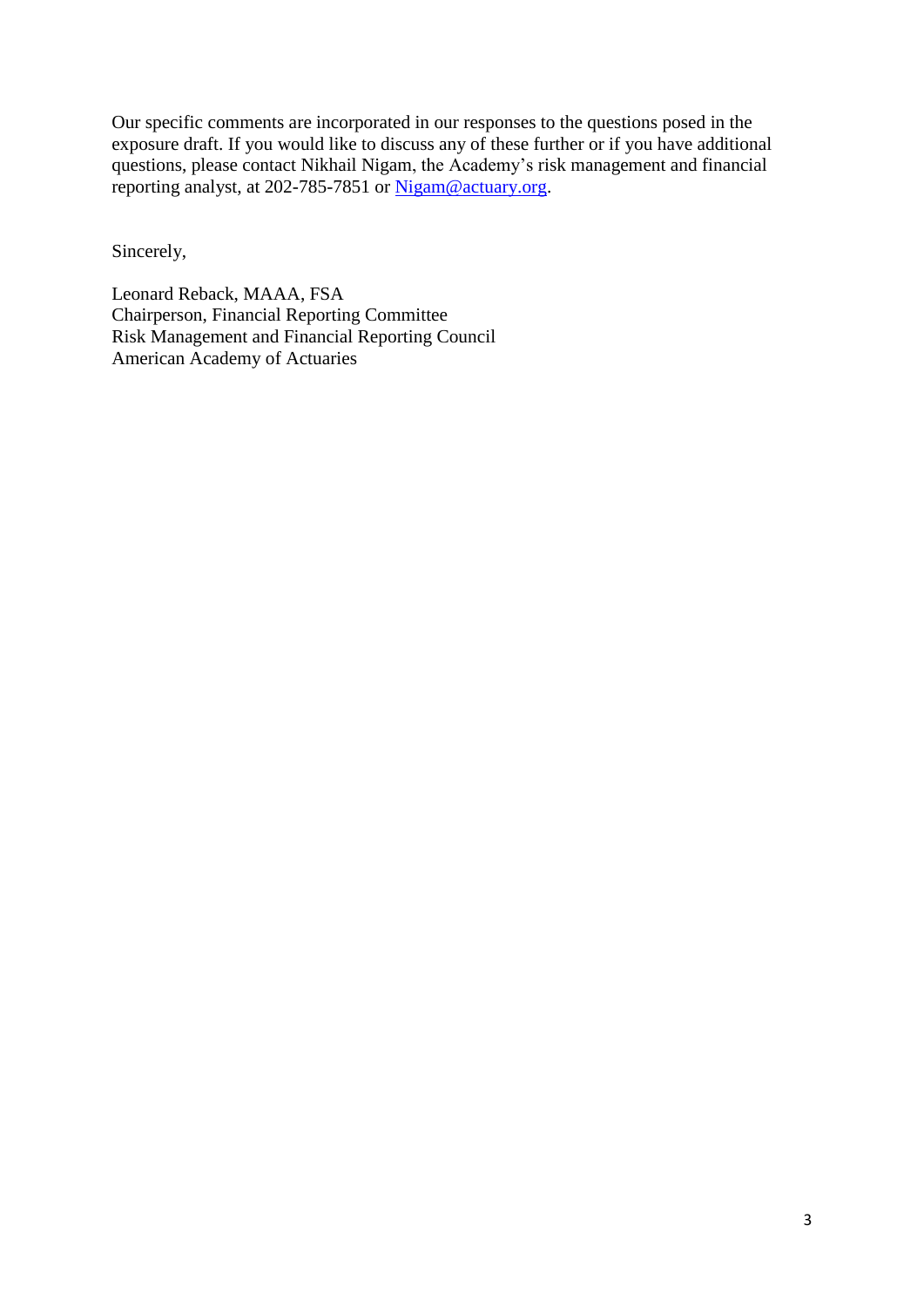# *Liability for Future Policy Benefits—Contracts Other Than Participating Contracts*

*Question 1—Scope: Do you agree with the scope of the proposed amendments on the accounting for the liability for future policy benefits for contracts other than participating contracts? If not, what types of contracts, contract features, or transactions should be included in or excluded from the scope and why?*

### **Answer:**

We agree with the scope of the proposed amendments to Topic 944.

Although this is not a Topic 944 issue, as long as FASB is addressing insurance accounting, we recommend that FASB consider two changes to Topic 815 on embedded derivatives. Many modified coinsurance contracts and funds-withheld reinsurance contracts include an embedded derivative because the payment of investment income to the reinsurer depends on the returns on assets held by the ceding company (formerly DIG B36). Bifurcating these embedded derivatives adds complexity but provides little useful information. Because many reinsurance contracts will be reported using a current discount rate under the targeted improvements, the key information that would be provided by bifurcating these embedded derivatives would already be included in the financial statements. Therefore, exempting these embedded derivatives from bifurcation as embedded derivatives would reduce complexity and simplify the valuation process with little loss of useful information. Also, fixed indexed contracts include embedded derivatives that are bifurcated. We disagree with the boundary of the fixed indexed embedded derivative. Under existing U.S. GAAP, the current guarantee is bifurcated along with all projected future guarantees. As discussed in our comment letter on Topic 815,<sup>2</sup> complexity can be reduced and representational faithfulness can be improved by limiting the bifurcation of fixed indexed contracts' embedded derivatives to the current period guarantee.

*Question 2—Cash flow assumption update method and presentation: Do you agree that the effect of updating cash flow assumptions should be calculated and recognized on a retrospective basis in net income? In not, what other approach or approaches do you recommend and why?*

# **Answer:**

1

#### **Traditional contract future policy benefits**

We support the use of a net premium methodology and capping the net premium ratio at 100 percent.

The committee believes that a prospective approach to unlocking the net premium ratio best meets the objectives of usefulness and cost-effective implementation. Under a prospective approach, the net premium ratio would be unlocked for future assumption changes so that the current liability is unaffected by the assumption change, subject to the 100 percent cap. Further, under this approach, actual experience would affect the financial statements immediately rather than spreading the impact over future periods, more faithfully reflecting the impact of events in the reporting period in which they occur. The prospective approach meets the objective of allowing profits to emerge on the basis of new assumptions. The reported earnings on the prospective method reflect that period's experience.

<sup>2</sup> Academy comment letter on proposed *Accounting Standards Update—[Derivatives and Hedging \(Topic 815\):](http://actuary.org/files/FRC_FASB_Hedging_Topic815_Comments_043015.pdf)  [Disclosures about Hybrid Financial Instruments with Bifurcated Embedded Derivatives](http://actuary.org/files/FRC_FASB_Hedging_Topic815_Comments_043015.pdf)* (April 30, 2015).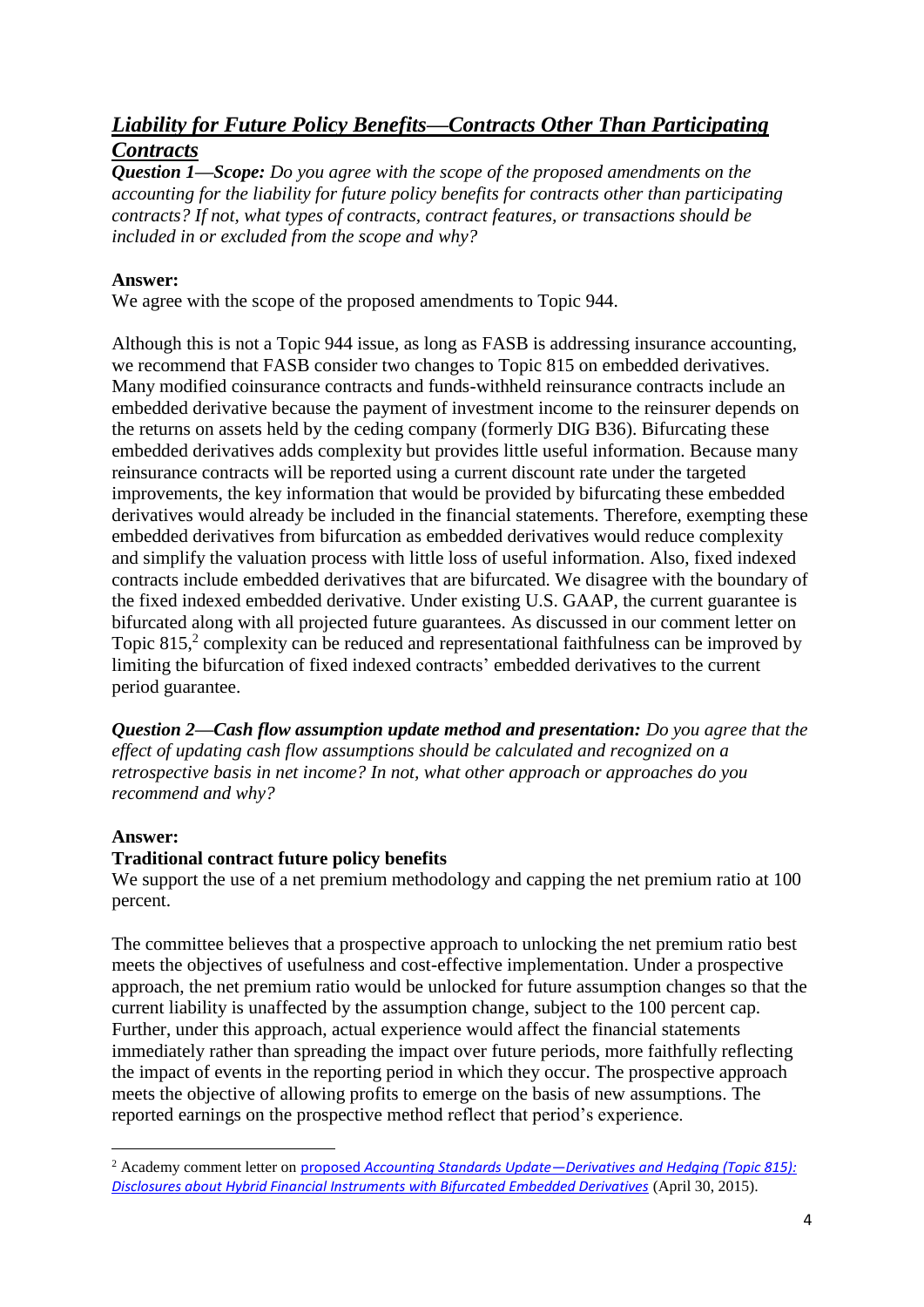With retrospective unlocking, when there is an assumption change, there will be a potentially large fluctuation in earnings that is unrelated to current period experience. This would be similar to how universal life-type DAC fluctuates today. The large fluctuations in universal life DAC unlocking that have troubled users of financial statements will be transferred to traditional life reserves if the retrospective approach is applied to assumption changes.

In the course of reviewing the exposure draft, we identified a case in which prospective unlocking is particularly beneficial. Prospective unlocking aligns with the economics of guaranteed renewable health contracts at the time of a rate increase when the rate increase can only account for future profitability and not recover past losses. Application of retrospective unlocking to products such as guaranteed renewable health insurance, where both the premiums and the benefits are changing, could have results that would be difficult to explain and would not align with how the business operates.

We acknowledge that under the retrospective approach there is a benefit in that the balance sheet does not depend on prior assumptions. However, the effect of a \$10,000 claim variance, for example, will be allocated between current and future earnings, consistent with the impact of a \$10,000 assumption change, rather than impacting current earnings by \$10,000. Under the prospective approach, such a variance would be charged to earnings when it happened.

We recognize that prospective unlocking would set insurance apart from other standards that address the need to update estimates of future cash flows. In the other standards that address non-insurance accounting, the uncertain nature of the estimates tends to be small relative to the entire contract. In insurance, uncertainty is inherent in the product. In long-duration insurance contracts, that uncertainty spans many years—often many decades. The magnitude and duration of uncertainty in insurance should warrant careful consideration of the practical implications of applying the same standards as other contracts and of alternative approaches. We note that one of the improvements recommended by FASB in its exposure draft is the elimination of retrospective adjustments to the amortization of DAC. At the same time, FASB is proposing to introduce retrospective adjustments to the benefit reserve, a much larger element of the balance sheet. This practice would not seem internally consistent and could result in an anomalous relationship between the two.

The retrospective approach will, as acknowledged in the exposure draft, require major systems changes to gather and track experience by cohort for traditional life. While companies currently gather history and apply a retrospective approach to universal life-type contracts, the systems used for traditional contracts are typically different. Reserves calculated using a retrospective method would most likely need to use a cohort methodology. Traditional contracts are now most often calculated policy by policy. Companies would need to replace their current set of controls, which would increase the risk of reporting errors. Prospective unlocking would also simplify transition.

Prospective application has most of the benefits of retrospective application but at a lower cost, with reported earnings that are not distorted as they would be by retrospective application of the net premium ratio. Prospective unlocking would be consistent with the approach to accounting for assumption changes and experience deviations under the IFRS 17 model, which would aid users in understanding and comparing results.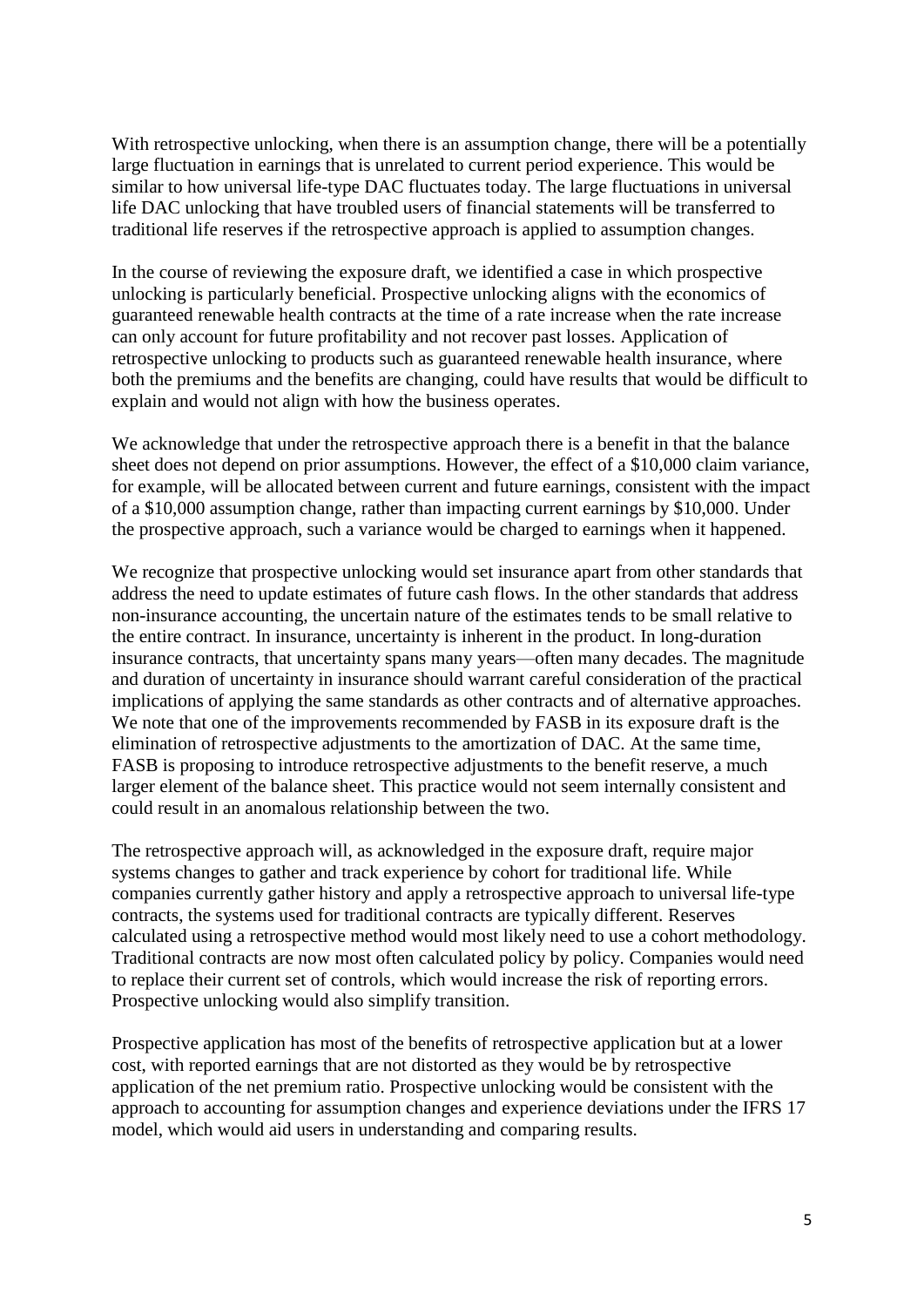#### **Additional liability for death and annuitization benefits**

We recommend using prospective unlocking of the benefit ratio for changes to the expected cash flows on additional liabilities for death and annuitization benefits, which are currently valued under what was formerly SOP 03-1. More importantly, as discussed in the appendix labeled "SOP 03-1," it is critical that additional liabilities set up after contract inception to resolve a profits-followed-by-losses situation be accrued prospectively. That is, the liability should begin to accrue from a zero balance as of the date a profits-followed-by-losses situation is identified. The approach discussed in the exposure draft of accruing the liability back to contract inception would be burdensome and would lead to anomalies in the financial statements when a small future loss could generate a large immediate liability accrual.

Another issue with these additional liabilities is that paragraphs 944-40-30-21, 944-40-30-26, 944-40-35-10, and 944-40-35-14 state that the benefit ratio may not exceed 100 percent, "which results in immediate loss recognition to the extent that the present value of expected excess payments exceeds the present value of expected assessments." But because the mandated formula for calculating the additional liability accumulates assessments recognized in the past, this loss recognition would not occur automatically. An efficient way to address this is to calculate the additional liability consistently with future policy benefit liabilities. That is, as a present value of future excess payments less the present value of future assessments multiplied by the benefit ratio. We also have additional comments about these liabilities in the appendix labeled "SOP 03-1."

#### **Related issues to be clarified in the standard or in application guidance**

Prospective unlocking introduces some possible ambiguities that should be addressed either in the standard or in application guidance to avoid inconsistent or inappropriate application.

In between assumption changes, the existing net premium ratio should be applied in a present value calculation at the valuation date of a projection on contracts then in force. It would not be appropriate to simply roll forward the liability by adding the product of the net premium ratio and actual gross premiums and then subtracting actual benefit payments. That approach would defer all cash flow variances rather than report the impact of the variances in current income.

It is not uncommon for future policy benefit liability or additional liability calculations to result in a negative liability amount. Under these conditions, the standards specify that the liability should be set to zero. If assumptions are changed at a time when the liability is floored at zero, it would be most appropriate to update the net premium ratio on the unconstrained liability before flooring at zero.

The liability for future policy benefits is intricately linked with the deferred profit liability for limited pay contracts. Ordinarily, the prospective method presents no practical problems for contracts that have both types of liability—the existing balance provides the starting point for determining subsequent accrual and amortization rates. A complication arises, however, when constraints force a change in the basic liability. This will happen if the net premium ratio hits the 100 percent cap, or if the contract is paid up (such that future revenue is zero). Under these conditions, the deferred profit liability should be adjusted to offset the change in the future policy benefit liability, subject to the constraint that the resulting deferred profit liability cannot be less than zero.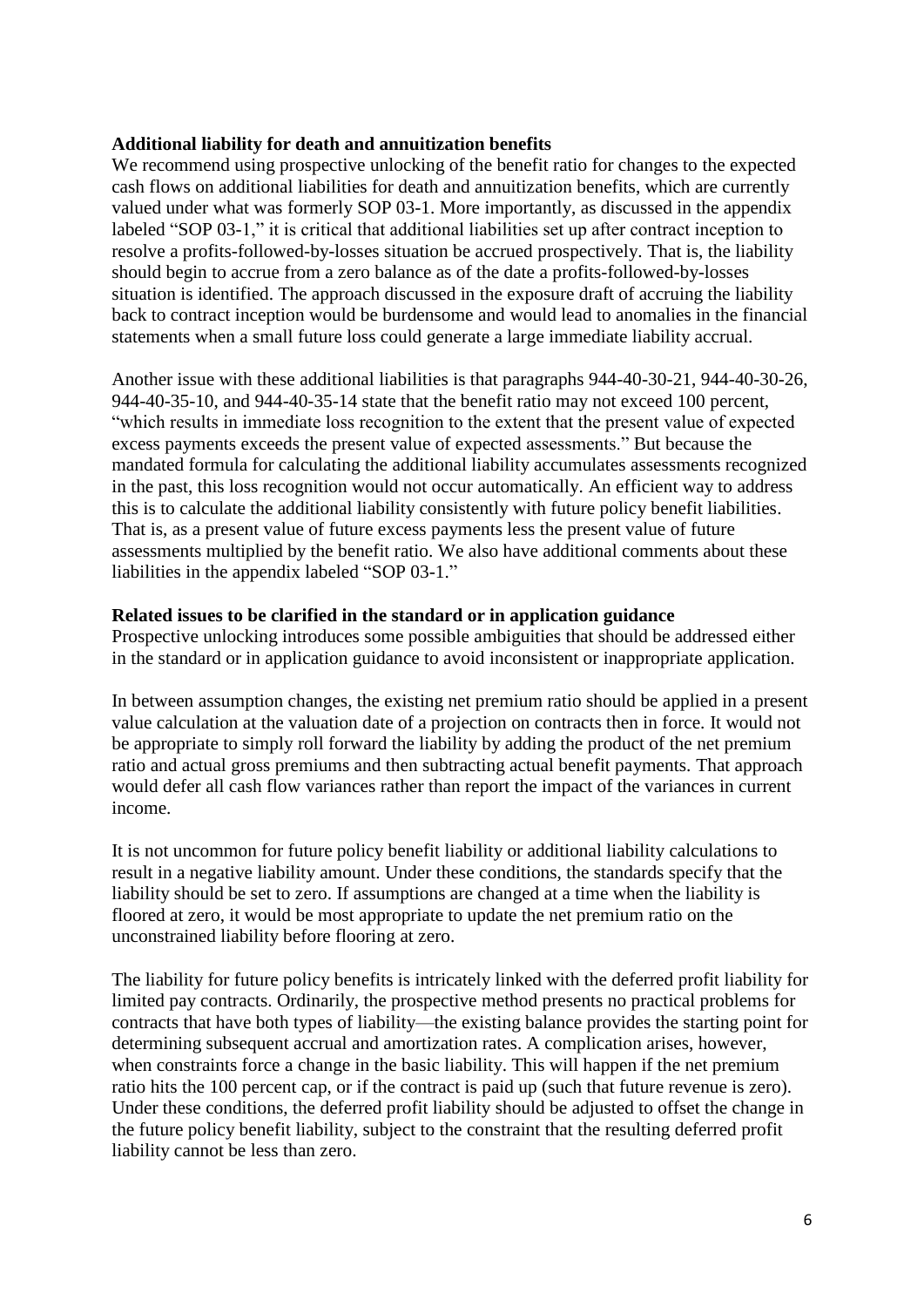If FASB accepts our recommendation per our response to question 16 to amortize unearned revenue liabilities on nontraditional contracts similar to deferred profit liabilities, rather than similar to DAC, the same situation applies. The unearned revenue liability is intricately linked with any additional liability for annuitization, death, and other insurance benefits. So if the benefit ratio on the additional liability is 100 percent, the unearned revenue liability should be adjusted to offset the change in additional liability, subject to the constraint that it not be less than zero.

*Question 3—Cash flow assumptions update frequency: Do you agree that cash flow assumptions should be updated on an annual basis, at the same time every year, or more frequently if actual experience or other evidence indicates that earlier assumptions should be revised? If not, what other approach or approaches do you recommend and why?*

### **Answer:**

We agree for the reasons discussed in the basis for conclusions.

One related issue that is unclear in the exposure draft is the timing of truing up experience deviations. It is not explicit in the exposure draft that the net premium ratio and liability must be updated each reporting period to reflect current period deviations of actual experience versus the liability assumption. Paragraph 944-40-35-6A (c) states that "(e)xperience adjustments shall be recognized in the period in which that experience arises." However, that statement might be interpreted to suggest the effect of the experience deviation impacts the financial statements in the period in which that experience arises without necessarily adjusting the liability net premium ratio.

If the net premium ratio is not updated for experience deviations that arise each reporting period, then anomalies to the financial statements could result. For example, assume that mortality is better than expected by \$5 per quarter for three quarters. Furthermore, assume that retrospectively unlocking the net premium ratio would increase the liability by \$3 for a \$5 mortality experience deviation and that assumptions are unlocked in the fourth quarter and mortality is exactly as expected in the fourth quarter. Then the pattern of earnings effects from the mortality deviations would be  $+$ \$5 per quarter for the first three quarters, but  $-$ \$6 in the fourth quarter when the net premium ratio is updated, even though there is no experience deviation that quarter. Under the theoretically correct application of retrospective unlocking, the earnings effects each quarter should be  $+\$2$  per quarter for the first three quarters and \$0 in the fourth quarter.

If prospective unlocking is used, as we recommend in our response to question 2, this issue is not relevant because there would be no need to update the net premium ratio for actual experience deviations.

*Question 4—Discount rate assumptions: Do you agree that expected future cash flows should be discounted on the basis of a high-quality fixed-income instrument yield that maximizes the use of current market observable inputs? If not, what other approach or approaches do you recommend and why?*

#### **Answer:**

We agree that an objective discount rate curve that excludes own credit risk but includes an appropriate provision for illiquidity and is consistent with current observable inputs is suitable for non-participating traditional insurance contracts. However, we are concerned that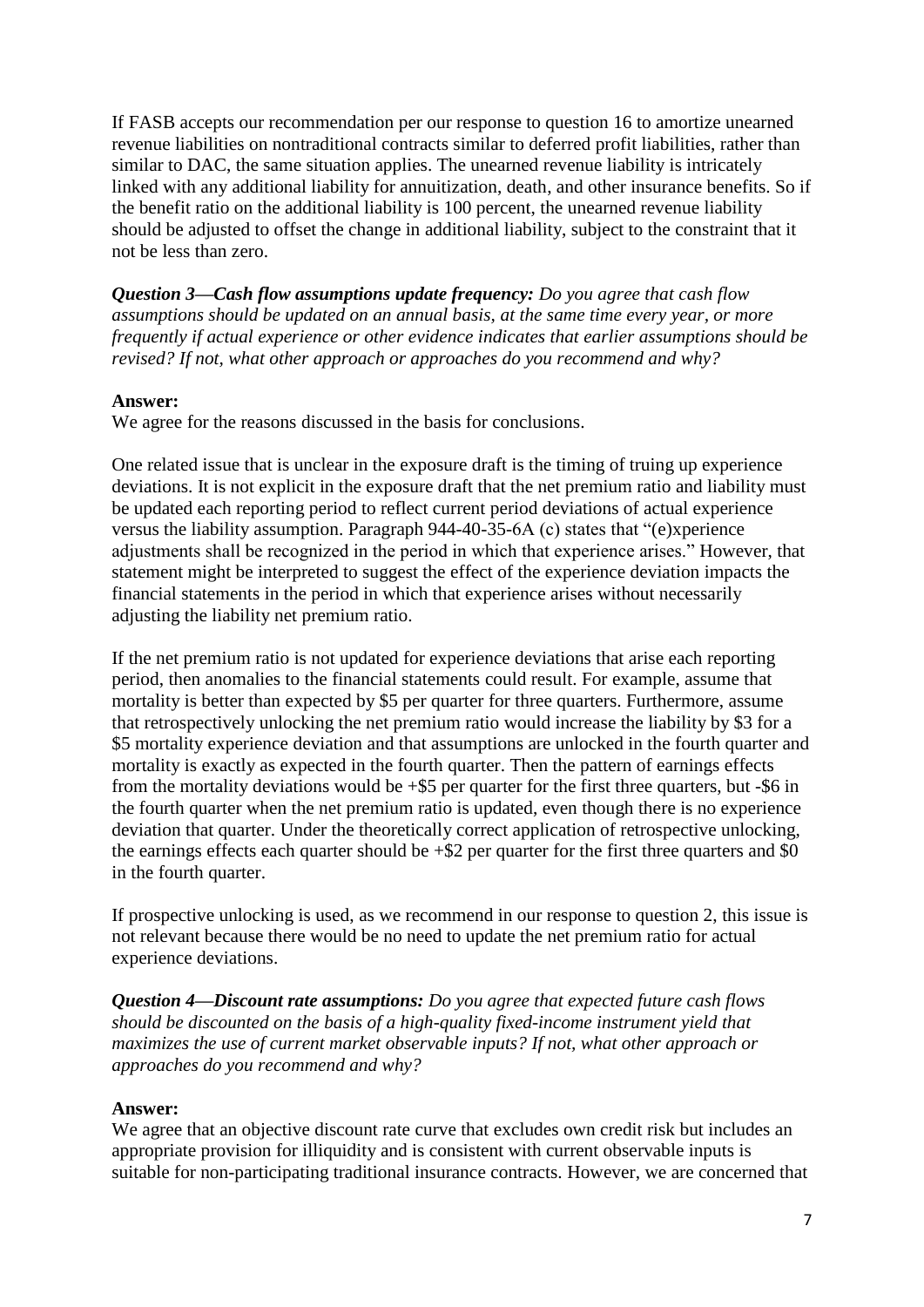the specific language of "high-quality fixed-income yield" will be interpreted to specifically require AA-rated instruments for USD-denominated liabilities.

The yield from AA instruments does not provide an illiquidity premium that is commensurate with the illiquidity of most insurance contracts. Insurance contracts are typically far less liquid than any publicly traded bond. Even large, highly rated insurance companies target a lower-rated investment-grade spread—on average between BBB and A—in order to back insurance contracts, which indicates that the illiquidity premium within those insurance contracts is greater than the spread on AA assets. If an insurance or reinsurance contract were priced based on a BBB or A spread and that represented the market price of the insurance contract, discounting the cash flows at a AA spread could generate a non-economic day 1 loss from the investment component of the insurance contract. This approach is inconsistent with accounting for investment contracts in general, where the effective yield method avoids immediate recognition of expected future losses. This approach is also inconsistent with the accounting when insurance companies issue debt. Many insurance company liabilities have highly predictable cash flows that are similar to debt, especially with respect to the interest rate component of the insurance liability. As a result, the FASB proposal also can create a difference upon a sale of a book of business between the liability value immediately before the sale and the liability value net of value of business acquired (VOBA) after the sale.

The inconsistency the FASB proposal creates between insurance and investment contracts can show up in particular for structured settlement payout annuities. Some structured settlements have no life contingencies and are accounted for as investment contracts, using an effective yield discount rate that avoids a loss at contract inception. Others have relatively limited life contingencies and would be discounted at a AA rate that may be less than the implicit credited rate for which the contract was priced. In the latter case, the AA rate may cause a loss at contract inception from the investment-related elements of a contract, even though such elements are identical to those found in a contract without life contingencies. While we recognize that a line needs to be drawn between insurance contracts and investment contracts, a potentially significant difference in results is not representative of the economics.

A further problem with AA is that relatively few bonds are rated AA or better—only 11 percent of investment-grade corporate bonds currently.<sup>3</sup> It does not seem appropriate to discount insurance liabilities at a rate that represents only a small portion of the bond universe and thus cannot be a robust estimate of an appropriate illiquidity premium.

We acknowledge that illiquid pension liabilities are discounted using a AA rate, but this inconsistency is appropriate given the difference between insurance liabilities and pension liabilities. Insurance liabilities are not as risky as pension liabilities, are supplemented by surplus capital, and are typically subject to different regulatory requirements than pension contracts.

Therefore, we recommend that the discount rate requirements or application guidance permit an appropriate illiquidity premium and not effectively require a spread based on AA-quality assets for discounting non-participating liabilities. We recommend language be changed to reference a "diversified representative high-quality fixed-income yield." An example of such a yield would be a proposed regulatory standard, VM-22, under which liabilities would be

**.** 

<sup>3</sup> Source: Bank of America Merrill Lynch U.S. Corporate Index (C0A0), as of Nov. 22, 2016.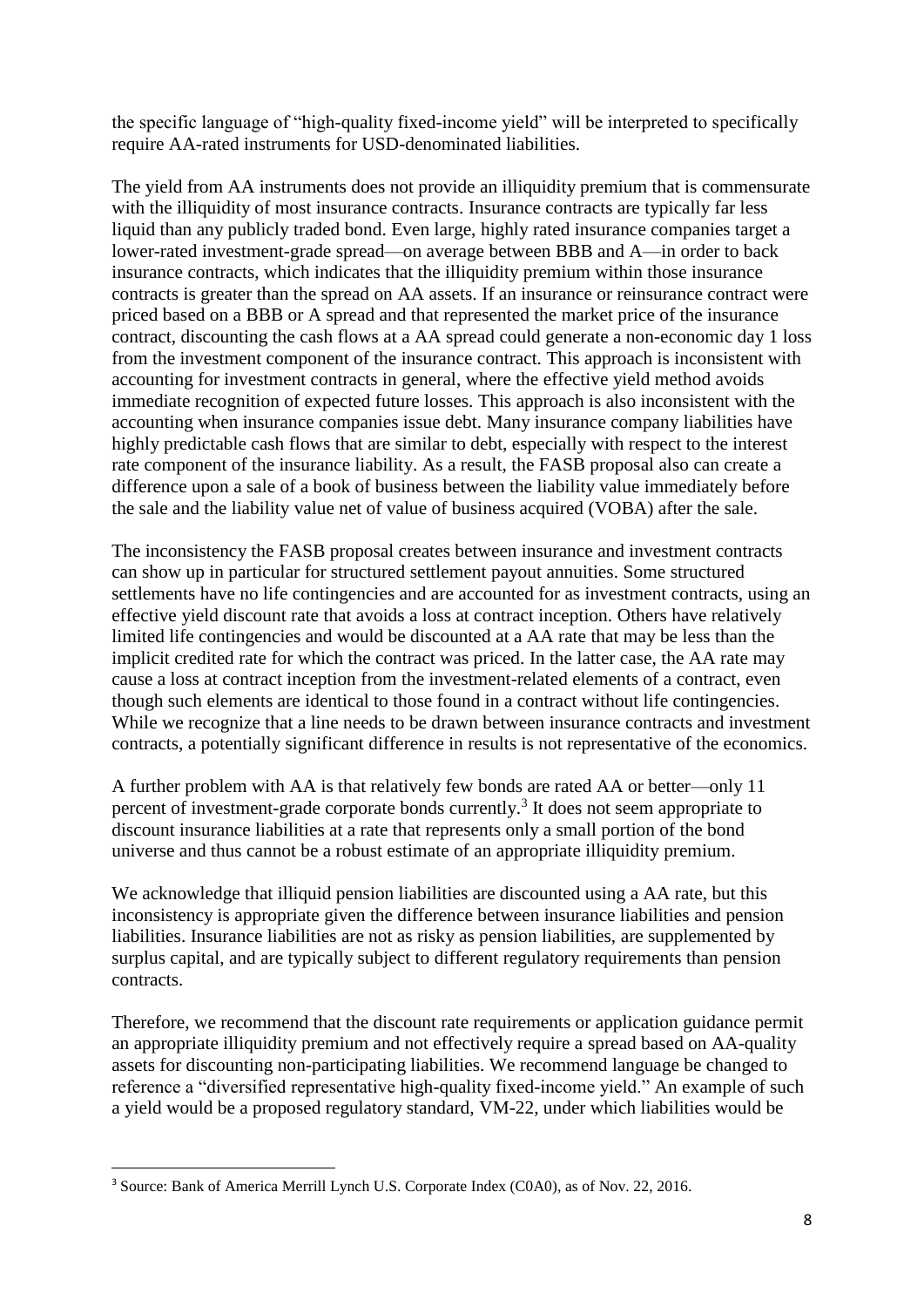discounted at a rate based on an average of Treasury, AA, A, and BBB instruments.<sup>4</sup> The weightings are consistent with average industry allocations and generally are similar to market clearing prices. As such, they are consistent with the illiquidity inherent in these products. As a practical expedient, an A rate could be permitted to be used as the discount rate because it would be much more representative of the rate used to price most nonparticipating contracts. Utilizing either of these options would result in consistency and transparency among companies, while avoiding day 1 losses for limited pay contracts that would be inconsistent with accounting for other liabilities with similar characteristics.

Although the spread between A and AA instruments, or a weighted average as described above and AA, is not large under normal circumstances, in times of market dislocation the difference can grow to problematic levels. We are particularly concerned that in a market disruption, when the market becomes illiquid, the impact of discounting insurance contracts at AA rates, rather than more appropriate A rates, could result in a sharp drop in an insurer's GAAP equity and trigger a false signal of insurer insolvency. Insurance contracts are illiquid, so they should not be subject to an illiquidity premium in excess of the publicly traded assets backing them. The consequent pro-cyclicality is even more concerning because some insurance regulators are beginning to look to GAAP financial statements when evaluating insurer solvency. Using a diversified representative rate would mitigate some of the procyclicality.

We agree with the guidance provided by paragraph 944-40-55-13E to use an assumption consistent with a level 3 fair value estimate for points on the yield curve for which there is limited or no observable data for high-quality fixed-income instruments.

*Question 5—Discount rate assumption update method and presentation: Do you agree that the effect of updating discount rate assumptions should be recognized immediately in other comprehensive income? If not, what other approach or approaches do you recommend and why?*

#### **Answer:**

1

We agree, except for long-tailed claim liabilities. Reporting the impact of updating discount rate assumptions immediately in other comprehensive income (OCI) would be consistent with the reporting of available-for-sale assets, for which the impact of the change in fair value resulting from discount rate changes is reported immediately through OCI.

We want to point out a technical correction. Paragraph 944-30-35-6A (a) states that "the updated liability for a future benefits [which according to the previous sentence is discounted at the original discount rate] shall then be compared with the carrying amount of the liability for future policy benefits to determine the cumulative catch-up adjustment to be recognized in current-period benefit expense." Because the "carrying amount" is generally interpreted to be the amount on the balance sheet, this comparison is incorrect. The carrying amount on the balance sheet is discounted at a current rate, not the original discount rate. In order to correctly isolate the discount rate impact, as required in 944-30-35-6A (b), the updated liability for a future benefit discounted at the original discount rate needs to be compared to the liability amount discounted at the original discount rate prior to the cash flow assumption

<sup>4</sup> VM-22 is a proposed regulatory reserving requirement for valuing single premium immediate annuities and similar products. The specific weightings currently proposed are 5 percent Treasury, 15 percent AA, 40 percent A and 40 percent BBB.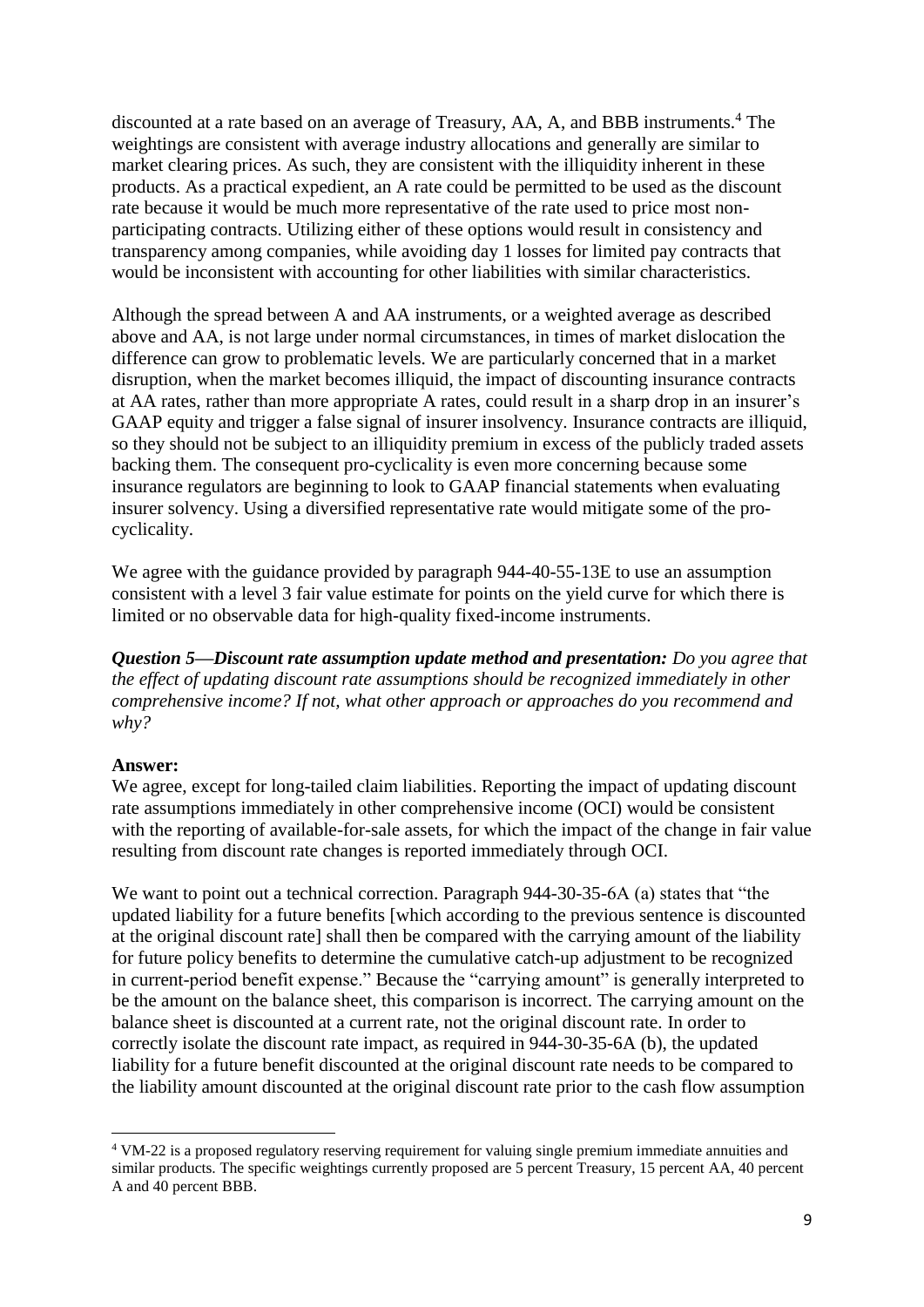update. A similar clarification is needed in 944-605-35-1B (c) in order to correctly capture the impact of the cash flow assumption change for deferred profit liabilities.

When a claim occurs, we recommend that FASB consider releasing any amount in OCI. Future changes in claim liability resulting from changes in discount rate should be reported in net income, or if OCI is retained for claim liabilities, the interest accretion rate should be reset as of the claim date. Claim liabilities typically are managed separately from liabilities for future benefits, and it would be administratively burdensome to retain a locked-in discount rate from inception of the contract.

Upon a claim, the relevant discount rate is the rate as of the date the claim occurred. If changes in discount rates on claim liabilities are to be recorded in OCI, it would be more meaningful to measure OCI based on changes in interest rates from the claim date than from the issue date of the contract. Assuming OCI is used to record discount rate changes, measuring those changes from the rate as of the claim date would be more consistent with accounting for annuitization of a deferred annuity, where the interest accretion rate would be reset on the annuitization date.

Recording changes in discount rates on a claim liability through net income also can be supported, which would be consistent with the reporting of discounted claim liabilities on short-duration contracts, for which changes in discount rates are reported in net income. Also, it is unclear how to calculate OCI for incurred but not reported (IBNR) liabilities.

*Question 6—Discount rate assumptions update frequency: Do you agree that discount rate assumptions should be updated at each reporting date? If not, what other approach or approaches do you recommend and why?*

# **Answer:**

We agree.

Updating the discount rate each reporting period would mitigate non-economic volatility in equity because the updated discount rates would better match the change in fair value of assets held to back the insurance liabilities. Asset fair values are updated each reporting period.

# *Liability for Future Policy Benefits—Participating Contracts*

*Question 7—Scope (participating contracts): Do you agree with the scope of the proposed amendments on the accounting for the liability for future policy benefits for participating contracts, including closed block contracts issued by a demutualized insurance entity? If not, what types of contracts, contract features, or transactions should be included in or excluded from the scope and why?*

# **Answer:**

Assuming that the issues raised in questions 8 through 12 are adequately addressed, we agree with the scope.

As currently proposed, the model for participating contracts is fundamentally flawed. The model is consistent with the characteristics of non-participating insurance liabilities but not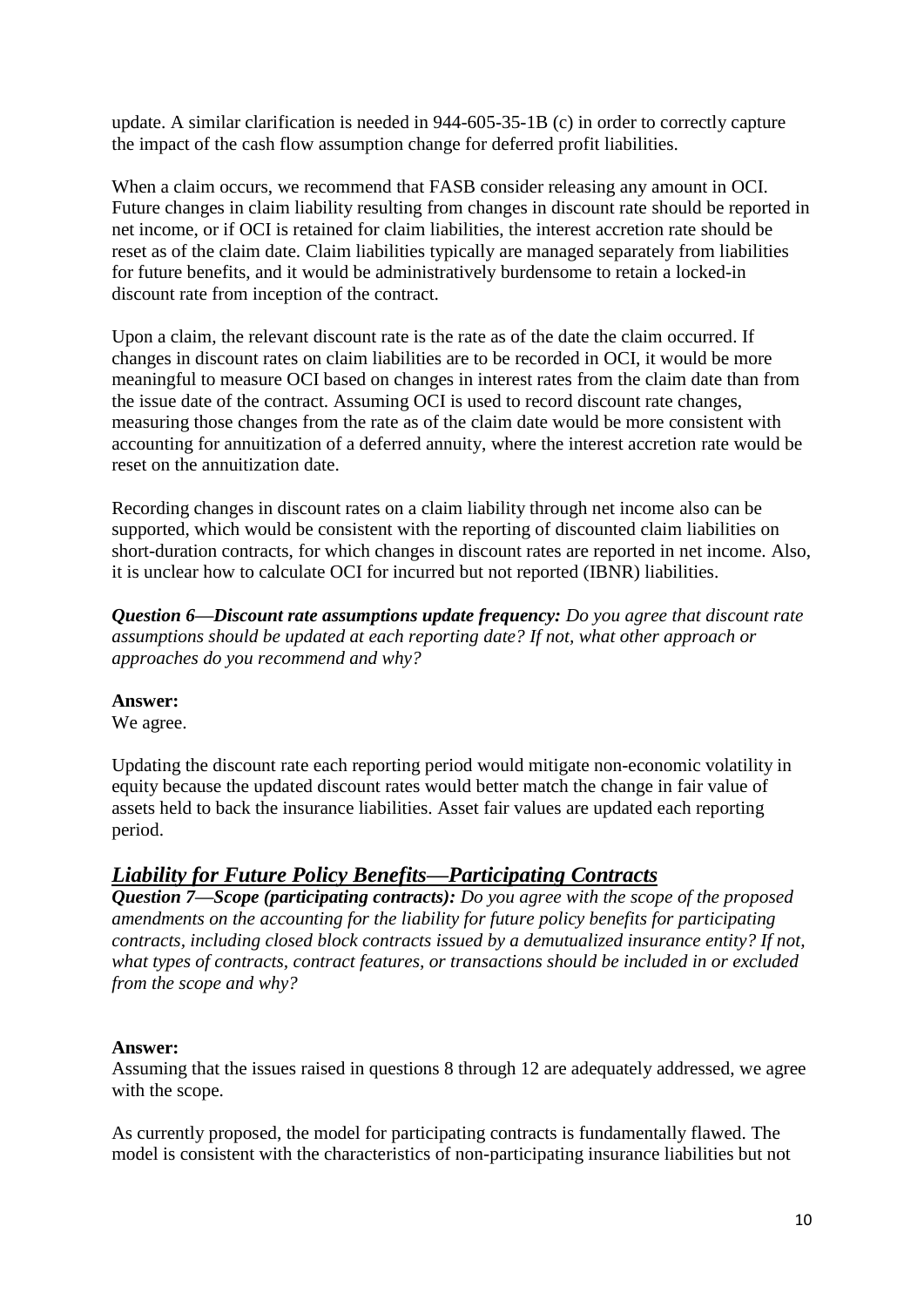with the characteristics of participating liabilities, which have interrelated components and floating credited rates. In particular, the participating model does not address:

- The need for the discount rate to be internally consistent with the dividend credited rate of the liability (see question 10);
- The need for net income to be based on an interest accretion rate that adjusts consistently with the projected dividend credited rates used in the liability calculation (see question 11);
- The need for changes in discount rates to be treated consistently with changes in dividend credited rates within the liability calculation (see question 8); and
- The need to exclude from the liability dividends related to future profits on other businesses (see question 8).

If these issues cannot be adequately addressed, we would recommend that the current U.S. GAAP liability calculation methodology be maintained and that participating contracts be scoped out of the proposed amendments.

### **Issues specific to demutualization closed blocks**

The cost and effort to adopt the proposed accounting changes for demutualization closedblock contracts would be significant, and the value to users would be minimal due to the nature of the closed block. In addition, due to the policyholder dividend obligation liability required for demutualization closed blocks, changes to future policy benefit liability often will be offset by changes to the policyholder dividend obligation liability. A potential simplification for the valuation of closed blocks of demutualized companies is to set the liability equal to the value of the segregated assets of the closed block. As all of those assets will be paid to the policyholders or for their benefit and none of the assets will inure to the shareholders, the entire asset amount should be recognized as a policyholder liability. The portion of the asset values reported in OCI should carry over to the liability values in order to avoid accounting mismatches.

As long as there remains the expectation that dividends will be paid, no additional amounts should be required from shareholders to fund the projected liabilities. Thus, no liability should be established in addition to the closed block assets unless the closed block assets are expected to be inadequate to cover the guaranteed benefits of the closed block liabilities. If the assets are expected to be inadequate relative to contract guarantees, an additional liability calculated consistently with what used to be called SOP 03-1 can be accrued. This practice would be consistent with the accounting for a universal life contract with an account balance, which would be consistent with the conceptual basis for Financial Accounting Standard (FAS) 120. Alternatively, a fair value liability could be accrued in all periods for the possibility of a future asset inadequacy. This approach would treat the closed block liability as being analogous to a separate account liability, which it resembles in many ways as long as the company remains a going concern. Regardless of the calculation approach, we expect this additional liability to almost always be small.

This simplified approach is a better representation of the economics of closed-block contracts than either existing GAAP or the proposed targeted improvements. Therefore, we would recommend adopting this approach for closed-block contracts regardless of whether other participating contracts are scoped into the targeted improvements.

If an approach along the lines proposed in the exposure draft is used for demutualization closed-block contract, there is one revision that needs to be made to Topic 220 on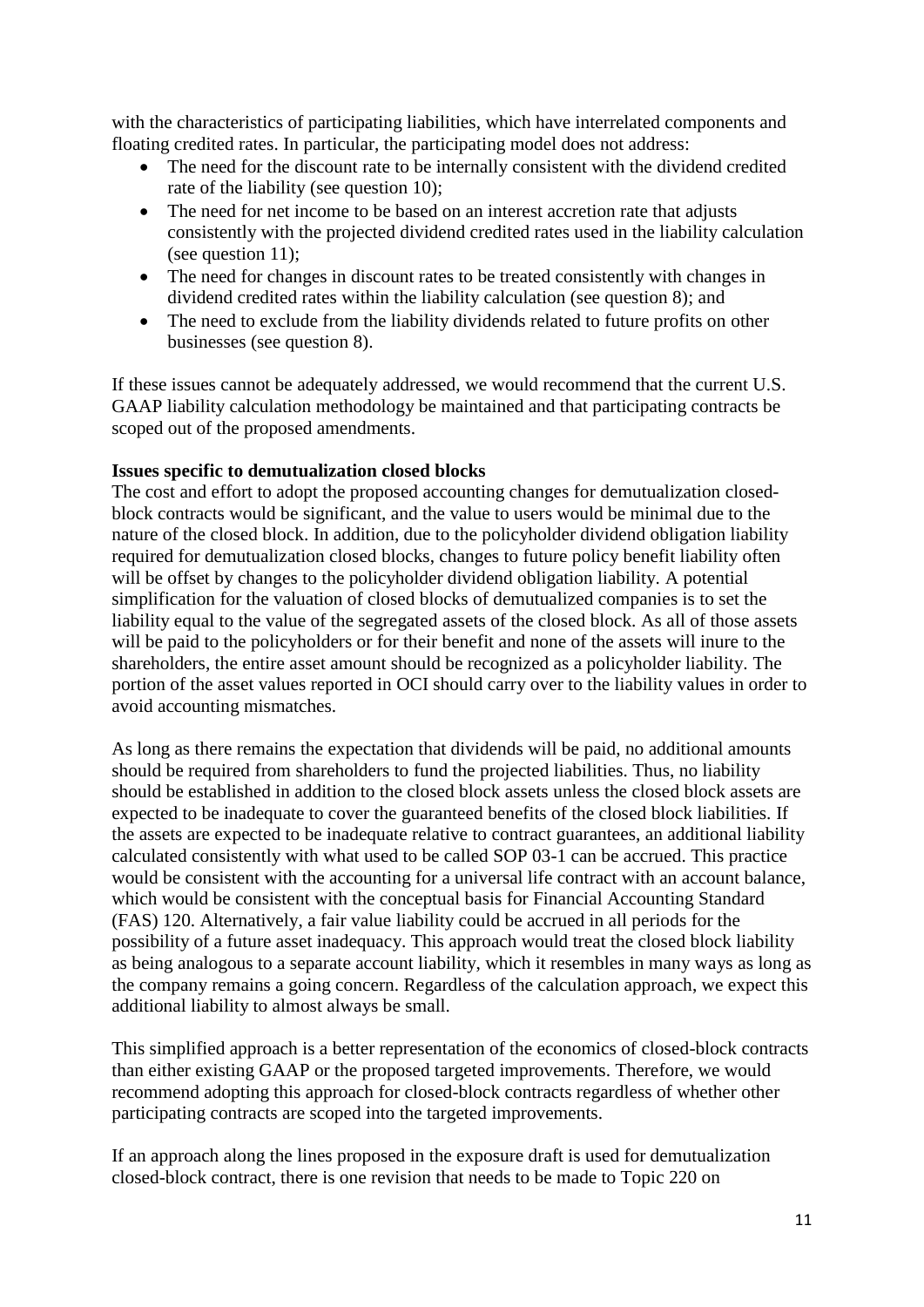comprehensive income. Under existing U.S. GAAP, a policyholder dividend obligation (PDO) liability is held to the extent cumulative earnings in the closed block exceed the actuarial calculation. To the extent there are unrealized capital gains on closed block assets reflected in OCI, there is also a shadow PDO offset through OCI, as long as cumulative comprehensive income exceeds the actuarial calculation. This process would seem to continue based on the proposed amendment to 220-10-55-15C, which requires such shadow adjustments to policy liabilities. But if the effect of discount rate changes on closed block future policy benefit liabilities will be reported in OCI, it is necessary that the shadow PDO reflect those impacts as well as the asset unrealized capital gains. Otherwise, an accounting mismatch will result.

*Question 8—Cash flow assumption update method and presentation (participating contracts): Do you agree that the effect of updating cash flow assumptions should be calculated and recognized on a retrospective basis in net income? If not, what other approach or approaches do you recommend and why?*

#### **Answer:**

#### **General comments**

See our response to question 2 for a broader discussion of retrospective cash flow assumption updates, which also apply to participating contracts. In addition to those comments, the following clarifications are needed in order for retrospective unlocking to be appropriate for participating contracts.

#### **Consistency with discount rates**

Because liability cash flows for participating contracts are highly dependent on the dividend rates, which like the discount rate assumptions are highly related to the interest rate environment, the process for retrospective update of the net premium ratio will need to take this interrelationship into consideration. In particular, assuming updated dividend rate projections are included in the retrospective update, there will be a portion of the general change in interest rates captured in the net premium ratio, when it more appropriately belongs in OCI. Because the discount rate change and the dividend credited rate change are intricately related to the market changes in interest rates, the effects of these changes need to be reported consistently. Therefore, FASB's guidance should be clarified to specify that the effect of changes in interest rates on projected cash flows should be excluded from the retrospective unlocking of the net premium ratio. Rather, the effect of updating interest sensitive cash flows should be recorded in OCI, consistent with the change in discount rates. This approach would be consistent with FASB's proposal in the 2013 exposure draft and would improve convergence with IFRS.

An alternative solution to the inconsistency is to allow the best estimate cash flows (including actual and updated projected dividends) to flow through the retrospective update, but use an interest accretion curve that adjusts in parallel to changes in projected dividend credited rates for unlocking the net premium ratio. This curve would be consistent with the updated interest accretion rate described in our response to question 11. As a result, this curve would provide for internal consistency within the calculation and result in a split between net income and OCI that is consistent with the economics of the underlying business.

As discussed in our response to question 2, our committee would recommend that the updating of assumptions be on a prospective, rather than retrospective, basis with the interest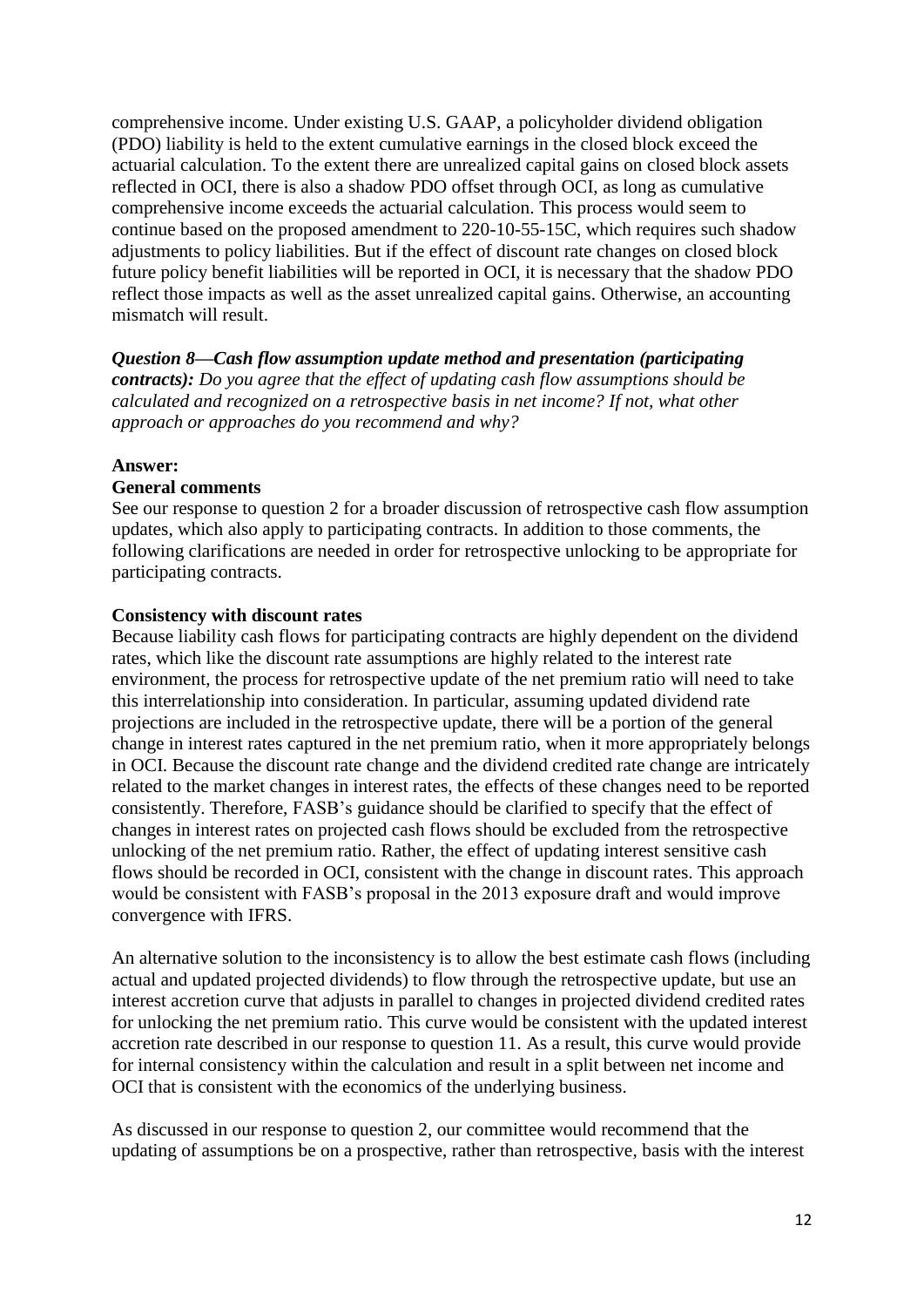accretion rate unlocked. This approach would not only simplify the calculation of the premium ratio but would put dividends on a consistent basis with the discount rate.

# **Dividend projections**

Another situation that could arise relates to components of dividend formulas that may exist in some mutual companies. Some mutual companies have non-participating subsidiary businesses that may generate annual profits (e.g., a homeowners' insurance business or an asset management business). Some mutual insurers will include profits from those businesses in the amount they pay in policyholder dividends even though they don't arise from the participating contracts themselves. They also may include projections of those amounts in the amount of dividends they illustrate to participating policyholders.

Including future dividends from those other businesses in the cash flows used to calculate participating liabilities, however, might cause a problem. The entity would be establishing a liability for future dividends but would not be showing an offsetting stream of future profits from the subsidiary. If this practice causes the net premium ratio to exceed 100 percent, the company would be showing a non-economic loss, sometimes a significant one.

We recommend that future dividends arising from profits earned outside the participating business not be included in projected future cash flows, unless they are guaranteed. To the extent that these profits are generated by investments from surplus funds, this portion of dividends should only be included in the liability at such time as they are formally declared. This can be justified by the fact that this portion of dividends is essentially a return to mutual policyholders in their capacity as owners of the company, and are thus more analogous to a dividend to a shareholder than a liability to a customer.

*Question 9—Cash flow assumption update frequency (participating contracts): Do you agree that cash flow assumptions should be updated on an annual basis, at the same time every year, or more frequently if actual experience or other evidence indicates that earlier assumptions should be revised? If not, what other approach or approaches do you recommend and why?*

# **Answer:**

As discussed in our response to question 3, we generally agree that cash flow assumptions should be reviewed for update on an annual basis, at the same time every year, or more frequently if actual experience or other evidence indicates that earlier revisions to assumptions should be made. However, there is an additional nuance for participating contracts. Some of the cash flows of participating contracts are interest-dependent. When interest rates change, the projected dividend credited rate will change, impacting projected future cash flows. Because this change in projected cash flows is the result of a market interest rate change, it is intricately linked to any liability discount rate change, which is also the result of market interest rate changes. So changes in projected cash flows resulting from changes in interest rates need to be made at the same frequency as discount rate changes in order to avoid accounting mismatches.

*Question 10—Discount rate assumption (participating contracts): Do you agree that expected future cash flows should be discounted on the basis of a high-quality fixed-income instrument yield that maximizes the use of current market observable inputs? If not, what other approach or approaches do you recommend and why?*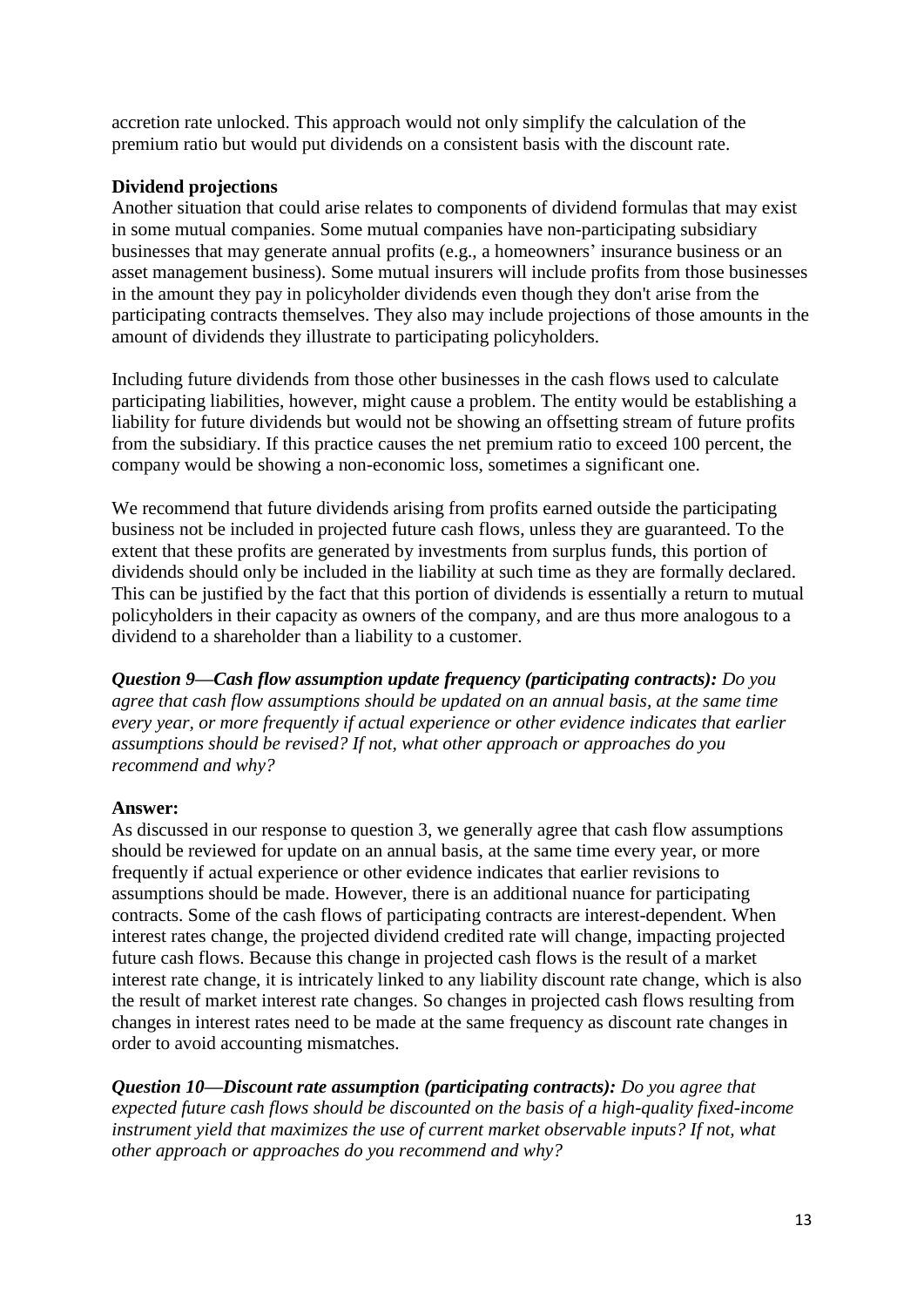### **Answer:**

We do not agree. The expected future cash flows for many participating contracts include future participating payments that depend upon an assumed investment yield that may differ from a high-quality fixed-income yield. Proper valuation requires consistency between the investment yield assumed when projecting the expected cash flows and that used for discounting them.

Consistency between the projected cash flows and the discount rate can be achieved in either of two ways.

- A. The discount rate can be adjusted consistent with the assumptions used when projecting the cash flows. As such, the discount rate would differ among companies because the projected participating payments are based on company-specific assumptions. Under this option, projected dividend cash flows would be derived from a current rate based on the company's expected investment returns and the method the company actually uses to determine dividends. For example, if the company bases dividends on asset book yield returns, then the projected dividends would reflect expected future book yields. The balance sheet liability discount rate would then be based on the current market yield on those assets. This option is consistent with accounting for nontraditional contracts, where the additional liability for death or annuitization benefits is discounted based on the credited rate of the contract.
- B. The projected cash flows can be adjusted to be consistent with the discount rate. In this case, the discount rate should be determined consistent with our response to question 4. This approach would mean that the projected cash flows are no longer the "expected future cash flows" described in option A, but are adjusted based on an assumed level of investment return used only for accounting purposes. As with option A, the approach to determining the projected dividends should be consistent with the company's approach to setting actual dividends; however, the projected dividends would be based on an assumption that the asset yield is consistent with the prescribed discount rate. Adjusting the projected cash flows in this manner is likely to be a burdensome process and would diverge from the basic principle of having the liability based on expected future cash flows.

We recommend option A because it would be more practical to apply. If option A is adopted, then guidance from FASB will be needed in setting the discount rate. This guidance should focus on the principle that the discount rate should be consistent with the level of risk being passed on to the participating policyholder through the participation mechanism. The greater the risk passed to the participating policyholder, the higher the discount rate. This is the same principle used in market pricing of investments—the greater the risk in the expected future cash flows, the higher the discount rate.

The level of risk that is passed to a participating policyholder is dependent on the way the participating payments are determined. There is a wide range of participating mechanisms, and the portion of investment risk that is passed to the participating policyholder ranges from 0 percent to 100 percent of the risk in the underlying investments.

In general, the discount rate for participating contracts should be less than or equal to the market yield the company assumes on the underlying investment portfolio net of investment expenses. If 100 percent of the investment risk is passed to the policyholder, then the discount rate should be equal to the full assumed net market yield. If less than 100 percent of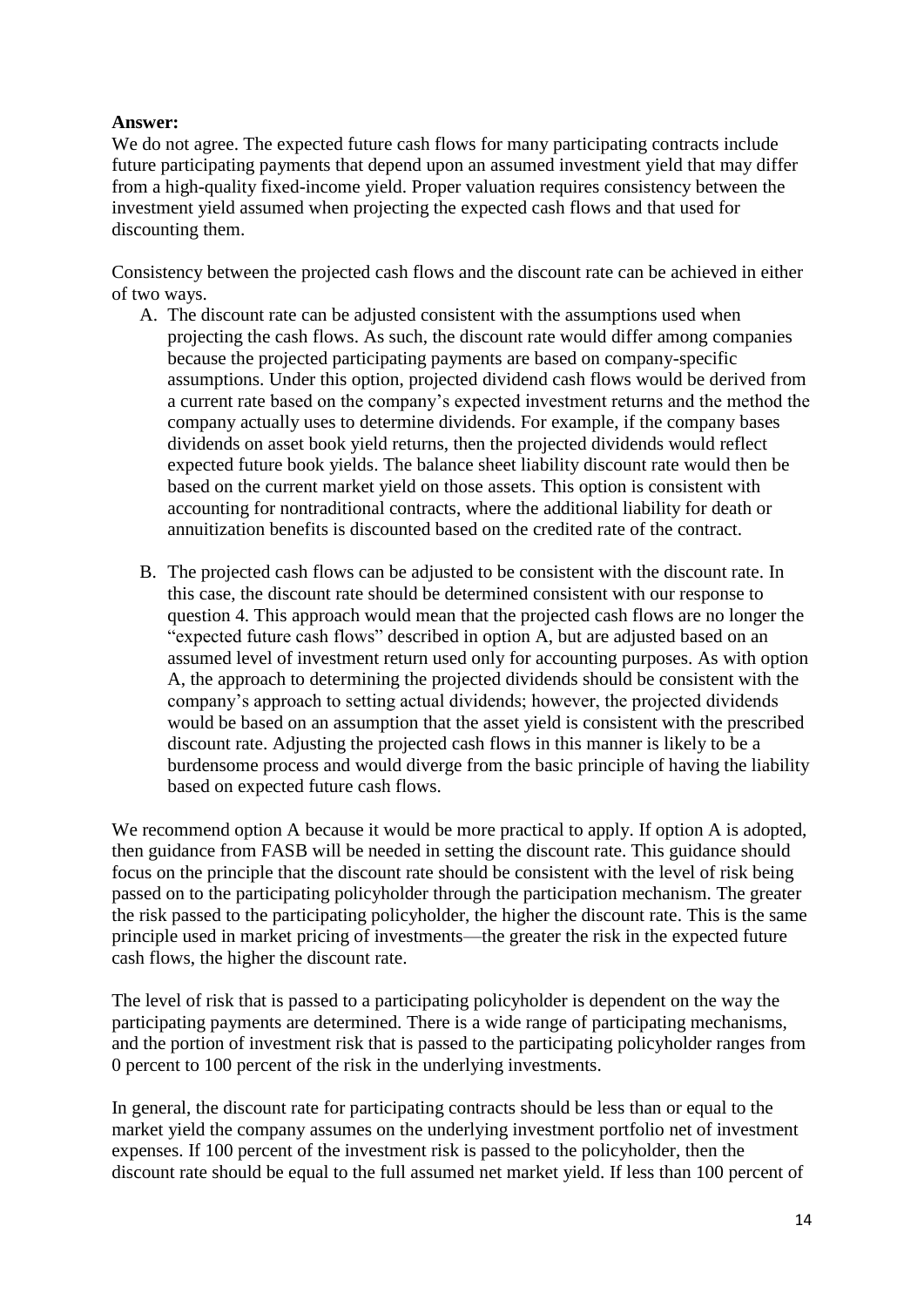the risk is passed to the policyholder (due to minimum guarantees or other contract features), then the discount rate should be lower than the market yield assumed on the underlying investment portfolio by a spread that represents the market price for the risk the company retains. To the extent the insurer reduces dividend cash flows by expected default losses, a consistent reduction should be made to the discount rate. If 0 percent of the investment risk is passed to policyholders, then the discount rate using this approach should be equal to a highquality fixed-income yield.

This approach appropriately reflects the characteristics of a participating contract when setting the discount rate. It is consistent with the use of a high-quality fixed-income yield in connection with non-participating contracts, because the investment portfolio of most insurers includes a higher level of risk and a higher expected return.

It would not be appropriate to use the approach mentioned in the basis for conclusions of splitting the discount rate and using a different rate to discount dividend cash flows than to discount benefit cash flows. The dividend credited rate is the amount credited to all funds in the participating insurance contract, and so a discount rate consistent with the dividend rate needs to be applied to all contract funds.

An analogy can be made to a floating-rate mortgage. In a floating-rate mortgage, there is a floating credited rate that is applied to all funds in the mortgage contract. The timing of the principal repayments may vary, but the amount of original principal to be repaid would not vary based on the floating credited rate. But when determining the current value of the mortgage, one would not discount the interest payments at one rate while discounting the principal repayments at a different rate. The resulting value would not be meaningful.

It is similar for a participating insurance contract, where the guaranteed surrender and death benefits are analogous to the principal repayments on a floating-rate mortgage. Even though the death benefit payment amounts may be different from expected as a result of mortality experience differing from experience, those differences are not a function of the time value of money. And in general for a participating contract, any deviations in mortality experience will be passed back to policyholders through the dividend mechanism, so even if deviations in mortality experience were relevant to validating a split discount rate, those deviations ultimately would have little impact on the total cash flows from a book of participating insurance contracts.

*Question 11—Discount rate assumption update method and presentation (participating contracts): Do you agree that the effect of updating discount rate assumptions should be recognized immediately in other comprehensive income? If not, what other approach or approaches do you recommend and why?*

#### **Answer:**

We have a significant concern with the method in the exposure draft for updating discount rates through OCI as it applies to participating contracts. If that concern can be addressed, we agree that the effect of updating discount rate assumptions should be recognized immediately in OCI.

The FASB exposure draft approach for calculating the impact of a change in discount rates to be reflected in OCI determines net income on an interest accretion rate that is locked in at contract inception. This is appropriate for non-participating contracts where policy values are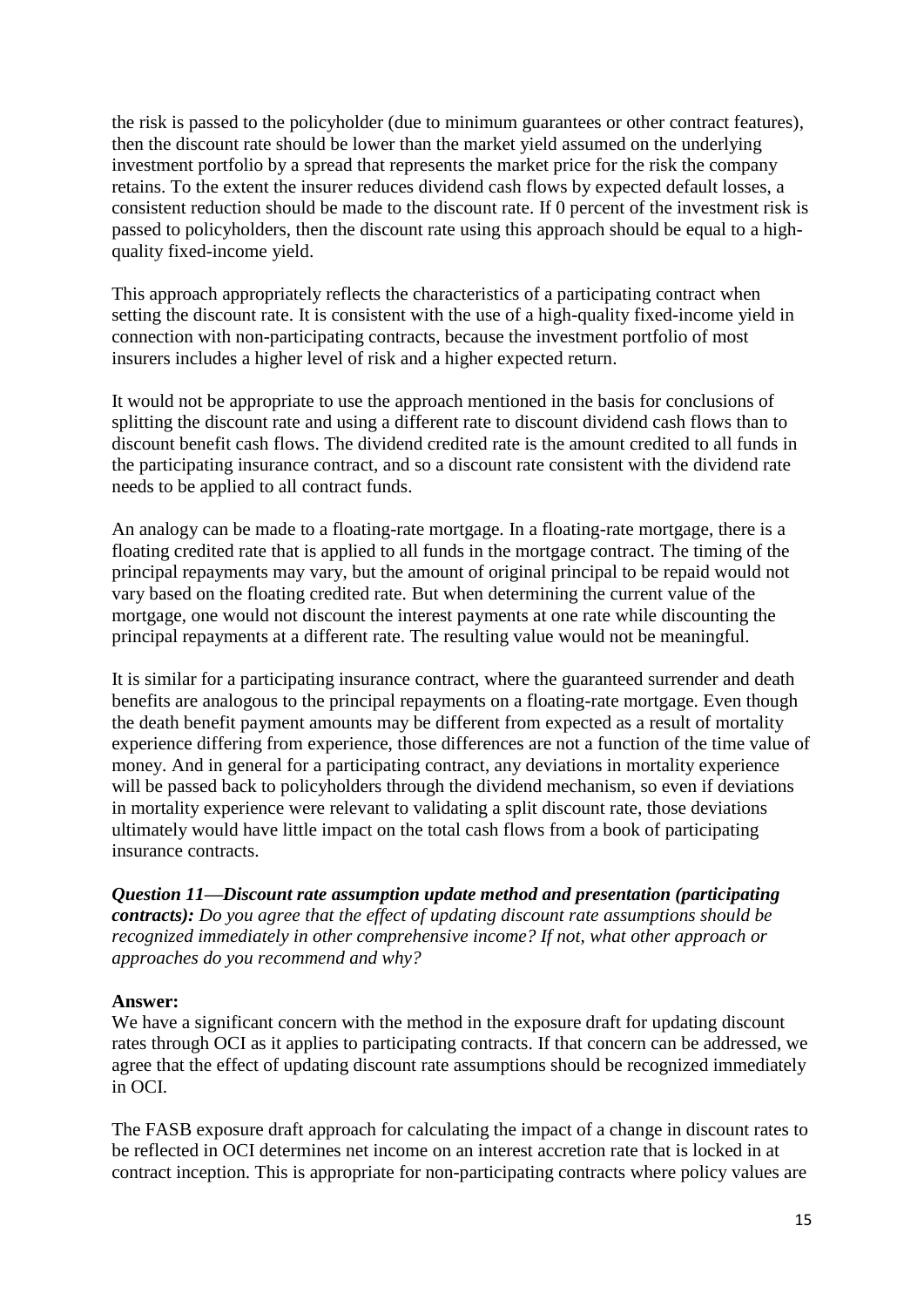locked in at issue, but it is not appropriate for participating contracts where the credited rate can vary. The approach in the exposure draft does not reflect the floating-rate nature of participating contracts.

With a participating contract, if interest rates decline, the dividend credited rate would be expected to decline. This decline would reduce projected dividend cash flows. But under the FASB approach, these lower cash flows would be discounted at a locked-in interest accretion rate for determining net income, which would result in an automatic gain in net income, even though the contract is no more profitable economically than it was before the interest rate decline. As such, this gain would just reverse over time. The balance sheet liability would correctly discount the lower projected cash flows at a lower discount rate, consistent with the lower-interest-rate environment. So this is an issue of the allocation between net income and OCI, not of the balance sheet liability amount itself.

The opposite would occur if interest rates increase. Participating contract dividend credited rates would be expected to increase, causing projected dividend cash flows to increase. These increased cash flows would be discounted for net income purposes at the locked-in interest accretion rate, resulting in an automatic loss in net income. As such, this loss would be noneconomic because the contract is no less profitable than it was before the interest rate increase. The increased cash flows are simply a function of the floating-rate nature of the liability. Again, the immediate loss would reverse over time.

We can see two approaches to fixing this issue. We recommend using interest accretion rates that are not locked in but rather a curve of rates that adjust in parallel to changes in projected dividend credited rates (i.e., the interest accretion curve would not adjust for changes in dividend mortality or expenses). This approach to update the interest accretion rate has been sometimes referred to as a "level spread" approach because it solves for a "level spread" relative to projected dividend credited rates in each future period such that the net effect of the change in credited rates and the change in interest accretion rate curve does not impact net income. This approach would be consistent with those permitted by the IASB to address OCI for contracts with participating features, and thus would enhance convergence with IFRS.

In most real-world circumstances, we would expect that theoretically correct level spread would need to be determined iteratively. We do not view this as a major obstacle because there have been actuarial calculations requiring iterative calculations for decades (e.g., under current U.S. GAAP, iterative solutions are sometimes needed to address interactions between unearned revenue liabilities and additional liabilities under what used to be called SOP 03-1). But if FASB does not want to require a potentially iterative calculation, it could permit companies to apply reasonable simplifications, such as adjusting the forward interest accretion rates by the same amount as the change in dividend credited rate projected in the corresponding period.

Another approach can be used to address the net income/OCI split for participating contracts. Under this approach, the interest accretion rate can be locked in. But then the projected dividends used in the liability calculated to determine net income also need to be based on the dividend credited rates locked in at inception. This would mean that there would be two dividend scales used for calculating financial statement information: a dividend scale based on current interest rates that would be used to calculate the balance sheet liability, and a dividend scale based on the locked-in dividend credited rates from contract inception that would be used to determine net income. Under this approach, both changes in discount rates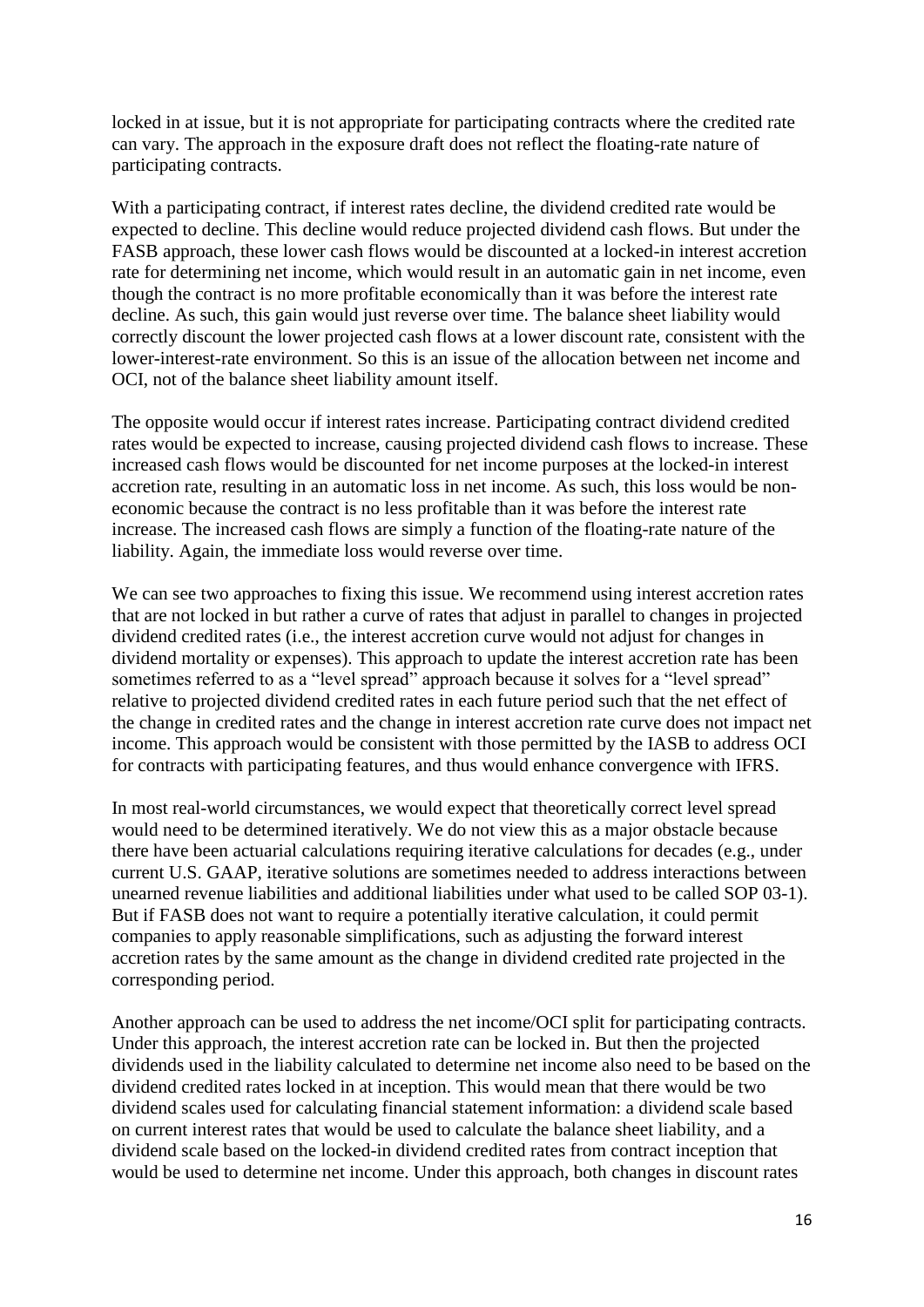and changes in dividend credited rates would be reported in OCI. Net income would be reported based on the discount rate and dividend credited rates that were in effect at contract inception. Our view is that this approach of maintaining what is effectively a hypothetical dividend scale to determine net income is less practical than the approach of updating the interest accretion rate described above. But either approach would appropriately reflect the floating-rate nature of participating insurance contracts.

If this issue cannot be addressed, the only other solution would be not using OCI for participating contracts, which is problematic for the reasons FASB provided for why it chose to report changes in discount rates in OCI. But reporting the effect of discount rate changes in net income is preferable to requiring a net income/OCI split that is inconsistent with the characteristics of participating contracts and would provide misleading financial information.

*Question 12—Discount rate assumption update frequency (participating contracts): Do you agree that discount rate assumptions should be updated at each reporting date? If not, what other approach or approaches do you recommend and why?*

### **Answer:**

We agree. Updating the discount rate—and interest-sensitive cash flows—each reporting period would provide the most relevant information. It also would avoid accounting mismatches with asset fair values that are updated each reporting period. Keeping the timing of liability discount and credited rate updates consistent with that of asset fair values would avoid non-economic fluctuations in GAAP equity.

# *Market Risk Benefits*

*Question 13—Scope: Do you agree with the scope of the proposed amendments on the accounting for market risk benefits? If not, what types of contract features should be included in or excluded from the scope and why?*

#### **Answer:**

The FASB exposure draft lays out two criteria that a contract must meet in order to comply with the proposed requirement to be valued at fair value. The first requirement (Contract) is that the policyholder would need to have the ability to direct funds to one or more separate account investment alternatives maintained by an entity, as well as for the investment performance to be passed through to the policyholder (although the separate account does not need to be legally recognized as such).

We are concerned that this separate account criterion will result in inconsistent treatment of similar riders for benefits that vary with market performance but which have different underlying contract structures. In particular, in the marketplace today, annuity writers offer guaranteed lifetime withdrawal benefits (GLWBs) on both variable annuities (VAs) and fixed indexed annuities (FIAs). For both products, the policyholder can receive guaranteed benefits that may vary more than nominally based on adverse market performance. However, while the VAs will generally meet the separate account treatment, FIAs typically do not. Under U.S. GAAP today, these GLWBs are generally accounted for using insurance accounting (under the guidance formerly known as SOP 03-1). Because these guarantees are largely the same risk as GLWBs attached to VAs, it is appropriate that they be accounted for consistently and that fair value would be the appropriate measure. This is particularly the case for FIAs that are designed such that the policyholder can lose principal, which is becoming a more popular contract design. If the policyholder can lose principal, then the FIA guarantee is not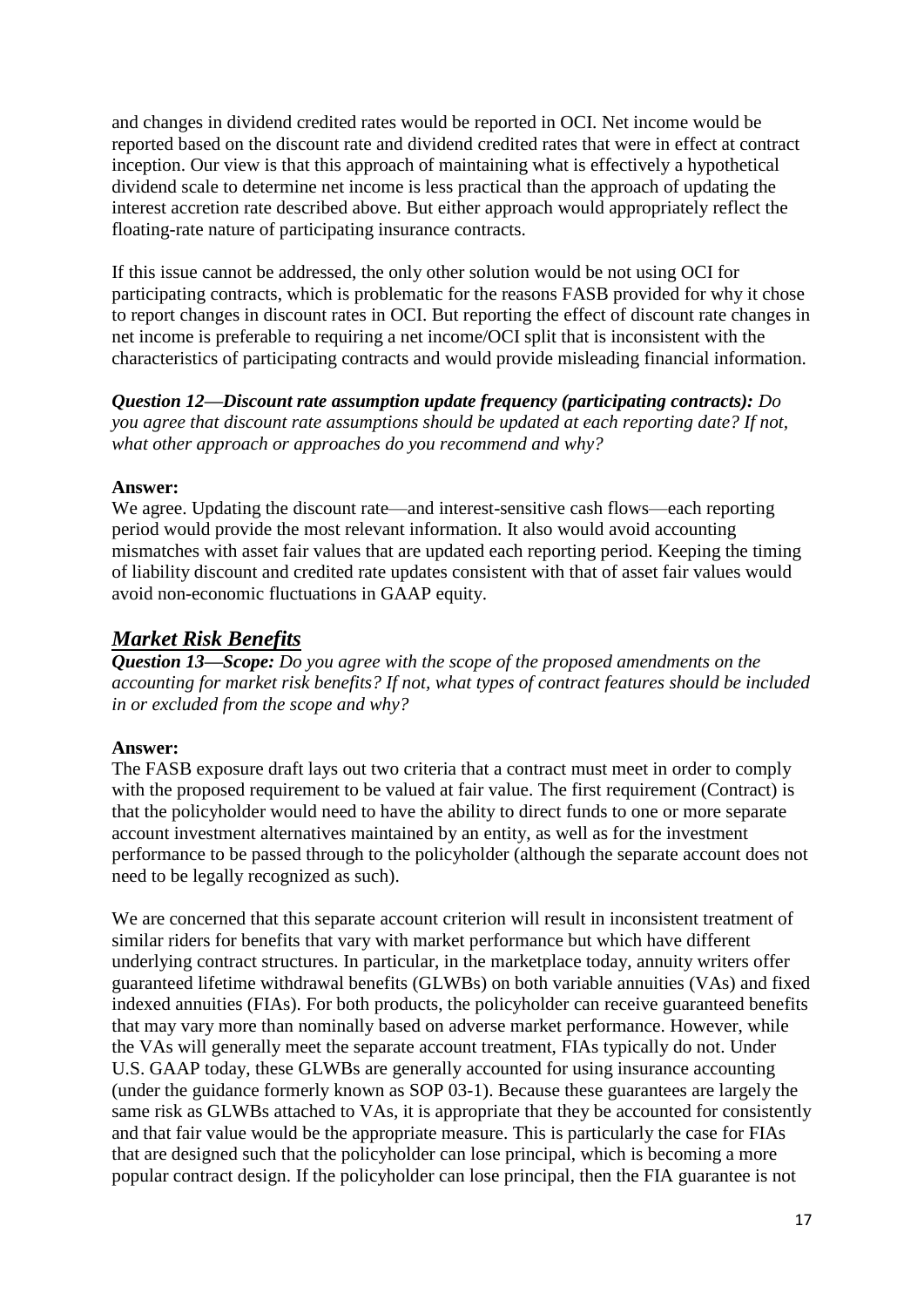just guaranteeing a minimum rate of return on the contract, but is also providing reimbursement for capital market losses. Reporting GLWBs attached to FIAs at fair value would also be consistent with the accounting for the hedge assets that are used to back these liabilities.

An additional inconsistency that seems to be created by the current requirement relates to companies that write FIA contracts and utilize separate accounts to write the business. Depending on the operation of the separate accounts, guarantees on these FIA contracts would be market risk benefits, while guarantees on most FIA contracts would not. This inconsistency would seem to result in different treatment by writer.

We recognize that, under a targeted improvement project, it is necessary to separate market risk benefits from non-market guaranteed benefits that are not accounted for at fair value. It would be more appropriate to remove the separate account requirement in 944-40-25-25C (a) and replace it with a criterion that is based on the substance of the contract rather than the form. For the reasons discussed above, the committee's view is that a more appropriate and substantive distinction is between contracts for which an account balance can decrease due to adverse capital market changes and contracts for which an account balance can only decrease due to fees charged or due to negative interest credit. We therefore recommend that 944-40- 25-25C (a) be revised as follows:

"Contract: The account balance can decrease in value as a result of adverse changes in capital market prices. Decreases in account value based solely on fees charged or negative interest rates credited are not decreases that result from adverse changes in capital market prices."

Another consideration is whether the scope should exclude benefits payable only upon death, such as guaranteed minimum death benefits (GMDBs) on VAs and no-lapse guarantees on variable life insurance contracts.

Although the committee agrees with including living benefits within the scope of market risk benefits reported at fair value, the committee does not have a view on whether to include death benefits within the scope. We recommend that FASB take the following considerations into account in making the final decision whether GMDBs should be scoped in as a market risk benefit:

- Although adverse equity movements can result in an other-than-nominal increase in the GMDB net amount at risk, the underlying separate account value can be reasonably expected to recover as the equity market improves. This is especially true of a basic GMDB that offers only return of premium. The GMDB benefit is only payable on death, and the policyholder cannot choose to exercise the benefit against the insurance company. The existing accounting model for GMDB liabilities under ASC 944-40 is an accrual model where the reserves are built up over time. It can be argued that the accrual model is still an appropriate model for these basic GMDBs.
- Scoping in GMDB as a market risk benefit would encourage hedging for GMDB, which is not currently prevalent in the industry in part due to an insurance liability model for GMDB that creates a mismatch with accounting for hedging assets. Many smaller VA writers that don't offer complex living benefit guarantees may not have the infrastructure and expertise to hedge GMDB. If unhedged, the movement in fair value of the guarantees could cause a larger mismatch for these companies. If they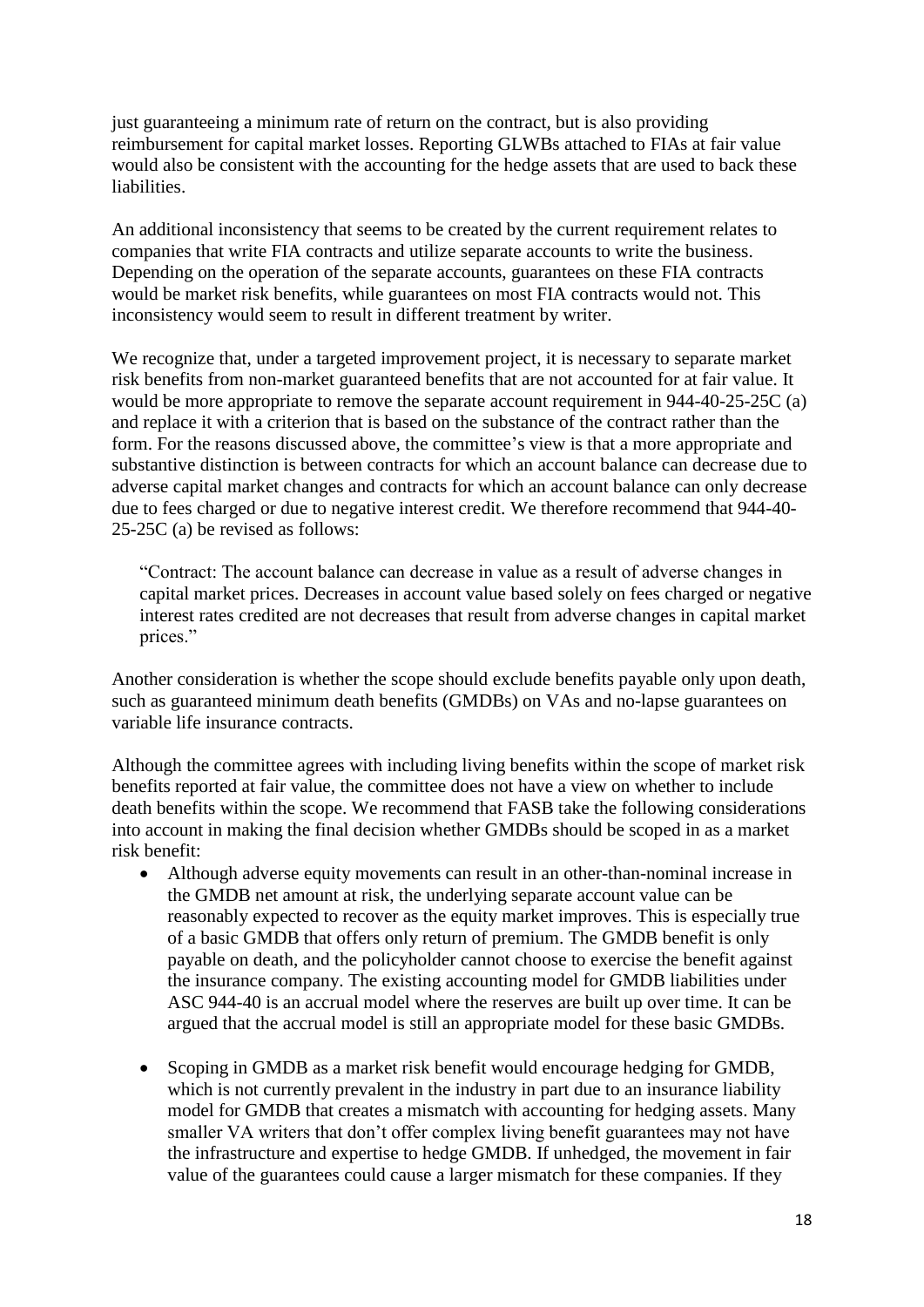choose to hedge, it could impose significant costs on these companies that may not be commensurate with the benefits.

- On the other hand, some companies may want to hedge their GMDB risk and are discouraged from doing so because of the accounting mismatch that arises between the current accounting model for GMDBs and the fair value of hedging instruments. Including GMDB within the scope of market risk benefits would facilitate their ability to hedge the risk.
- For GMDBs that offer rich features such as roll-up, ratchet, and/or dollar-for-dollar adjustments on partial withdrawals, the account value recovery may be less likely to reach the guarantee level. These features may warrant inclusion of the GMDB within the market risk benefit definition. However, allowing bifurcation of the GMDB benefit (i.e., insurance liability model for the base GMDB benefit but market risk benefit accounting for enhanced features) could result in diverse practices. Practicality and consistency need to be considered in making the final determination.

There are two other technical points we would like to address with respect to market risk benefits scope:

- Because it is necessary to separate market risk benefits from non-market-related benefits, it would be beneficial if FASB provided a fair value option for benefits that do not meet the criteria for a market risk benefit but for which the company is hedging, without requiring fair valuing the host contract. This would be a one-time irrevocable election available at inception of the contract or on transition that could apply to a benefit accounted for as an additional liability under the former SOP 03-1 without fair valuing the entire contract. This approach would provide a way to mitigate accounting mismatches on hedged benefits that do not meet the criteria of a market risk benefit. Because the fair value of any hedge ineffectiveness would automatically be reported in net income each reporting period, there would not be a need for limitations on the use of this option.
- We generally agree with the proposed guidance in 944-40-25-40 that reinsurance of a market risk benefit should be accounted for as a market risk benefit. A ceding company should always account for reinsurance ceded on a market risk benefit at fair value to avoid accounting mismatches with a direct contract. But there may be some instances where FASB should consider exempting an assuming company from accounting for the reinsurance assumed at fair value. This would be the case if the assuming company is not accepting any market risk. On example would be if the assuming company is reinsuring a GMDB on a yearly renewable term basis and is always receiving a premium commensurate with the death benefit it is reinsuring. Even though the amount of death benefit may vary with capital markets, if the reinsurer is always receiving a commensurate premium, it is not exposed to capital market risk in this situation.

*Question 14—Measurement: Do you agree that all market risk benefits should be measured at fair value, with fair value changes attributable to a change in the instrument-specific credit risk recognized in other comprehensive income? If not, what other alternative or alternatives do you recommend and why?*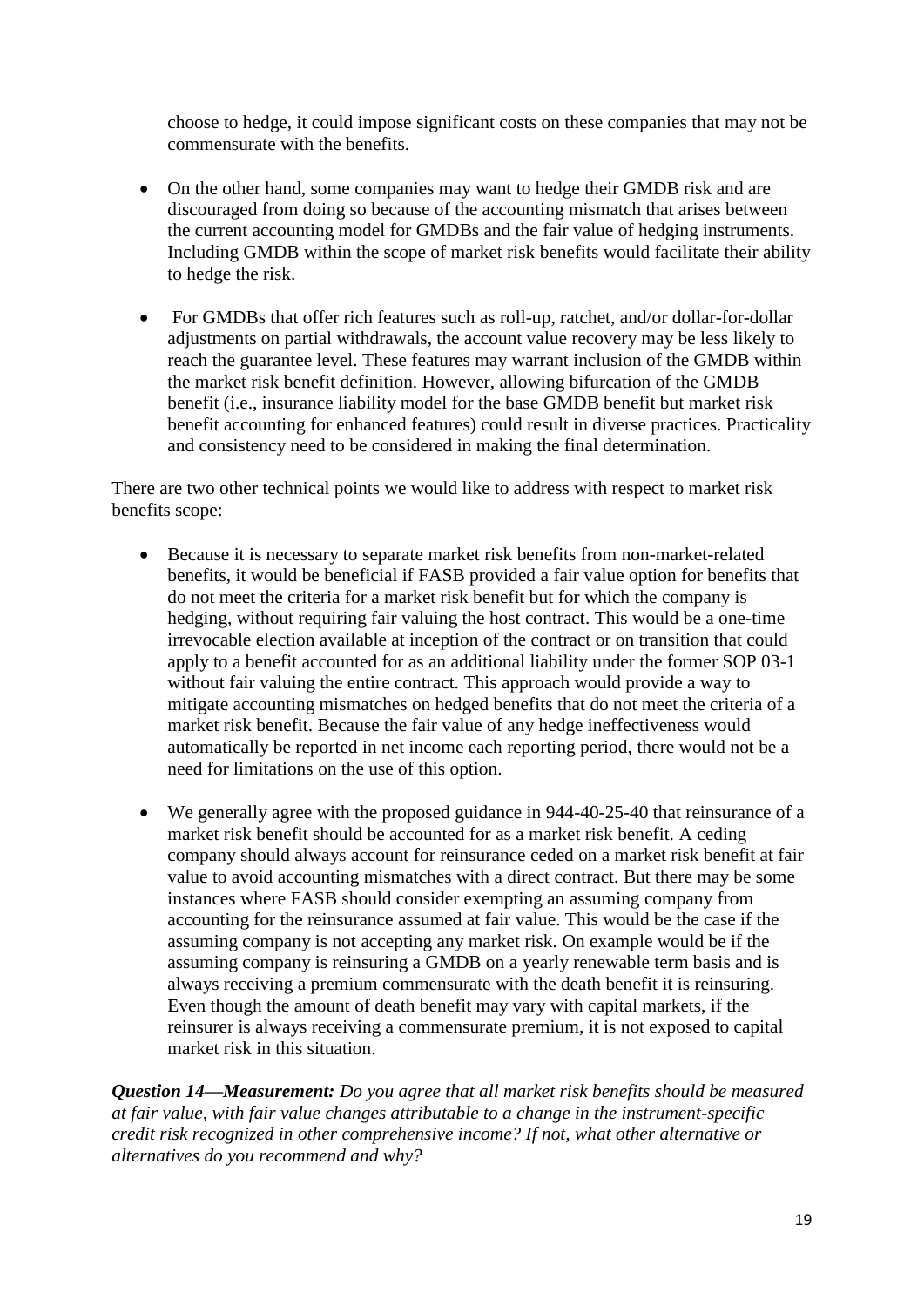### **Answer:**

We agree that market risk benefits should be measured at fair value, with fair value changes attributable to a change in the instrument-specific credit risk recognized in OCI, subject to the scope considerations discussed in our response to question 13 above.

Market risk benefits are subject to significant capital market risk and are often hedged using derivatives. Existing U.S. GAAP generates non-econmic volatility to the extent certain market risk benefits are hedged because the hedging instruments are reported at fair value while certain market risk benefits are not. Even for market risk benefits that are reported at fair value currently, reporting the impact of changes in instrument-specific credit risk in OCI will improve the financial reporting match with hedging instruments. Additionally, to the extent that market risk benefits are unhedged, reporting the benefits at fair value will make the resulting economic volaitlity transparent to users.

Another benefit of reporting market risk benefits at fair value is that it will reduce the need to bifurcate benefits and increase comparability. Under existing U.S. GAAP, some market risk benefits need to be bifurcated between an embedded derivative and an additional liability that is not reported at fair value. This bifurcation can be complex and may not be performed consistently among different companies. Also, as projected cash flows move between the embedded derivative portion of the benefit and the additional liability portion, non-economic volatility can result.

We are concerned that the continuation of practices currently used in the application of fair value guidelines to contracts with market risk benefits could result in unintended consequences after implementation of these targeted improvements. Specifically, the current fair value calculation of these benefits sometimes uses an attributed fee approach to develop a net premium factor that is applied to the rider fees. This attributed fee is not currently capped at 100 percent, under the presumption that base contract mortality and expense charges are available to cover the expected rider benefits in excess of the rider charges.

We recommend that a cap on attributed fees for all market risk benefits equal to the sum of all contract charges be added to the targeted improvements (similar to that placed on the net premium ratio for traditional contracts) to ensure that no deficiencies emerge on these market risk benefits. Also, there should be an aggregate cap to ensure that the aggregate attributed fees used for both market risk benefits and embedded derivatives within a single contract do not exceed 100 percent of the total contract fees. If any market risk benefits that are currently accounted for as embedded derivatives have an attributed fee that exceeds 100 percent of total contract fees, this cap should result in an increased liability on transition.

# *Deferred Acquisition Costs*

*Question 15—Scope: Should the scope of the proposed amendments be expanded to include investment contract acquisition costs currently amortized using the interest method in Subtopic 310-20, Receivables—Nonrefundable Fees and Other Costs?* 

# **Answer:**

The scope should not be expanded to include investment contracts. These models are used by more than just insurance companies, and introducing a different model for the same products would decrease comparability with those companies. Furthermore, the current approach for investment contracts does not have the complexities that amortizing with estimated gross profits has and is already well understood.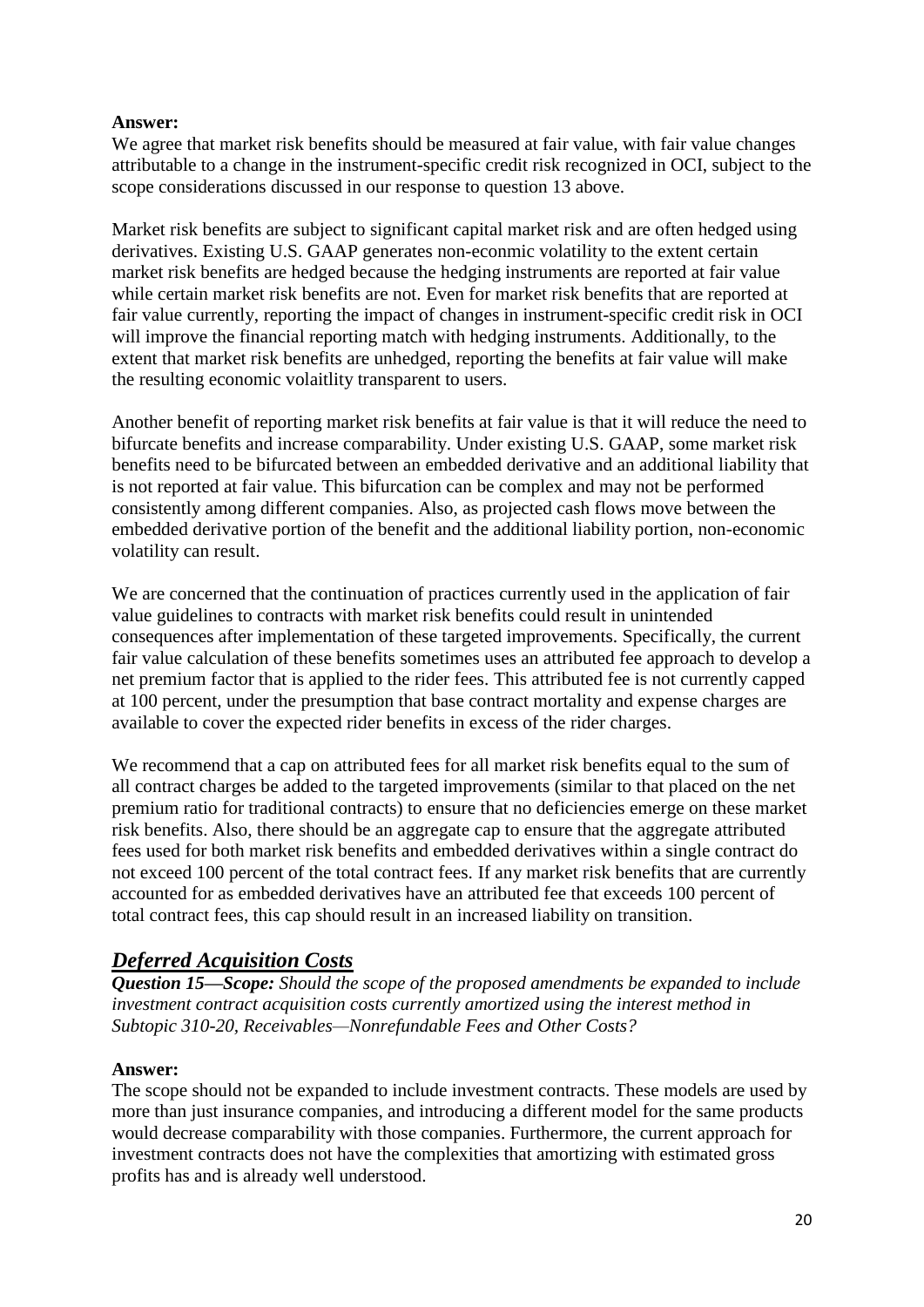*Question 16—Amortization: Do you agree with the proposed amendments that would simplify the amortization of deferred acquisition costs? If not, what other simplified and reasonably estimable amortization approach or approaches do you recommend and why?*

### **Answer:**

We agree that the proposed amendments would simplify amortization of DAC for universal life-type contracts. Eliminating the need to collect and maintain historical data will simplify the process of determining these balances for preparers. Removing the retrospective impact will enhance the transparency for users. This approach is not materially simpler than the existing amortization method for traditional products, but it is appropriate to also change the accounting for DAC on these products to be consistent with the model used for universal lifetype contracts.

Because insurance in force is a driver of acquisition costs for certain products, we also agree insurance in force is appropriate for those products. However, we have concerns with using a straight-line approach for other products where in force either is not relevant or cannot be reasonably estimated. If the straight-line approach is retained, we also want to clarify how to apply the straight-line approach to a cohort of policies.

Initial insurance in force is an appropriate driver for acquisition costs for many long-duration products. Therefore, it also is an appropriate basis for expensing these costs. However, as FASB notes, in force cannot be reasonably estimated for several products (e.g., VAs) and is not relevant for other types of business (e.g., long-term care or investment contracts). We believe this is partly why paragraph 944-30-35-4 under existing U.S. GAAP offers several choices as an alternative to gross profits and not just in force for universal life-type contracts. We also recognize that using a straight-line approach makes it a challenge to comply with paragraph 944-30-35-3B regarding excess lapses while still using a cohort approach.

We recommend that capitalized acquisition costs be expensed in proportion to "policy size," which could be defined based on the characteristics of the product and aligned to the appropriate driver of acquisition costs. Examples would include in force, level of benefits, initial deposits, or annualized premiums. Introducing these choices would preclude the need for the straight-line approach and would allow for more appropriate recognition of excess lapses. The required disclosures would then be provided separately for each of these drivers.

If the straight-line approach remains, applying this to a cohort of policies would be similar to using policy count as the basis instead of in force in the example beginning with paragraph 944-30-55-7. Such a method would blend policies with different acquisition costs and could not differentiate between excess lapses of policies with these different acquisition costs. Also, complying with paragraph 944-30-35-3B may require performing the calculation at a much lower level of aggregation, which is not consistent with the unchanged guidance in paragraph 944-30-25-1B. Requiring this lower level of aggregation either explicitly, or implicitly (as the exposure draft currently seems to imply for policies where in force cannot be reasonably estimated), would increase the number of cohorts significantly, as well as the complexity and cost of these calculations. For these reasons, we do not support using the straight-line basis while simultaneously requiring reductions for actual experience.

We also have a suggestion specific to unearned revenue liabilities. Using the DAC amortization approach, which excludes interest accretion and future anticipated deferrals,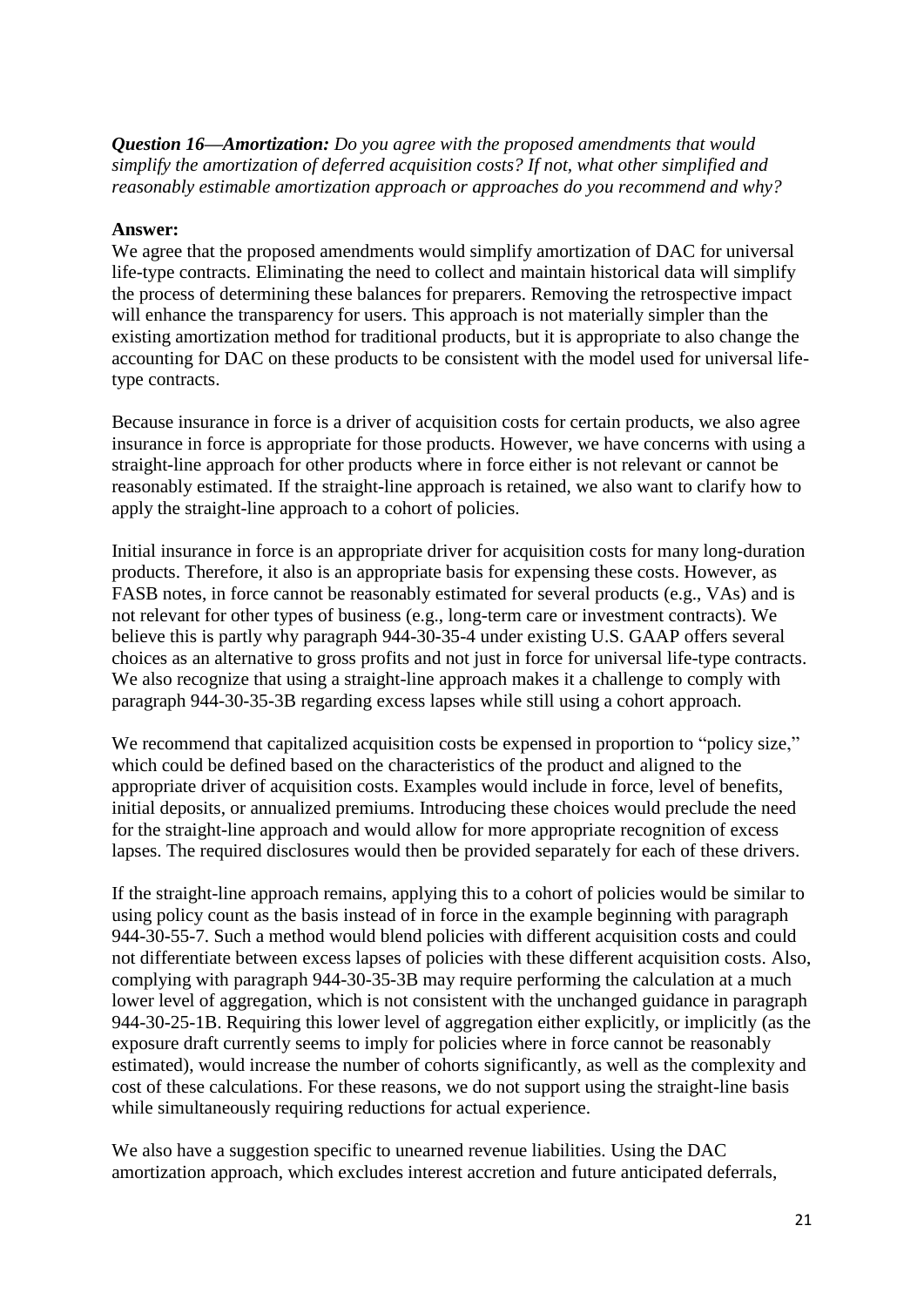would significantly defer revenue recognition on many nontraditional contracts. Many contracts charge extra non-level fees over a long period that are intended to fund services in all contract years. We suggest that it may be more appropriate to amortize these fees consistent with a deferred profit liability on a limited-payment contract, including interest and anticipating future fees. This would be more consistent with the revenue recognition principles in Topic 605.

*Question 17—Impairment: Do you agree that deferred acquisition costs should not be subject to impairment testing? If not, what alternative or alternatives do you recommend and why?*

### **Answer**:

We agree, although acquisition costs are a significant portion of the overall income for insurance products and are more significant than debt issuance costs for those products. We also have concerns regarding holding these balances when the expected future income from the underlying insurance products do not support the balance. However, we do note that discontinuing the impairment test does simplify the reporting process and appropriate disclosures on these balances will be available for users. Therefore, we agree that DAC should not be subject to impairment tests. We also understand that since these balances are no longer interest-bearing, they will no longer be considered financial balances and are not subject to foreign exchange re-measurement. The additional disclosure requirement we recommend in our response to question 19—to disclose the present value of future gross premiums—would help users understand the extent to which any DAC is recoverable, at least on an aggregate basis.

# *Presentation and Disclosure*

*Question 18—Proposed requirements: Do you agree that the presentation and disclosure requirements included in the proposed amendments would provide decision-useful information? If not, which presentation and/or disclosure requirement or requirements would you change and why?*

# **Answer:**

We agree that most of the presentation and disclosure requirements would provide decisionuseful information. This is particularly true if the companies focus on two items: change in cash flow assumptions and variances from cash flow assumptions. These items are relevant because they focus on changes that may reveal trends at the company level.

However, the requirement set forth in paragraphs 944-40-50-6 (b)(5), 944-40-50-6 (e), and 944-40-50-7B (b)(2) to include "ranges and weighted averages" in the disclosure of "Qualitative and quantitative information about the significant inputs, judgments, and assumptions used in measuring the liability" would not provide decision-useful information for the following reasons:

The non-market assumptions, such as lapse rates, mortality rates, and benefit utilization rates, used in measuring long-duration contract liabilities will generally range from about 0 percent to 100 percent. For example, the mortality rate of a 22 year-old female would be very close to 0 percent, and the mortality rate of a 120-yearold male is about 100 percent. Users will not be able to compare ranges of assumptions among companies in any meaningful way.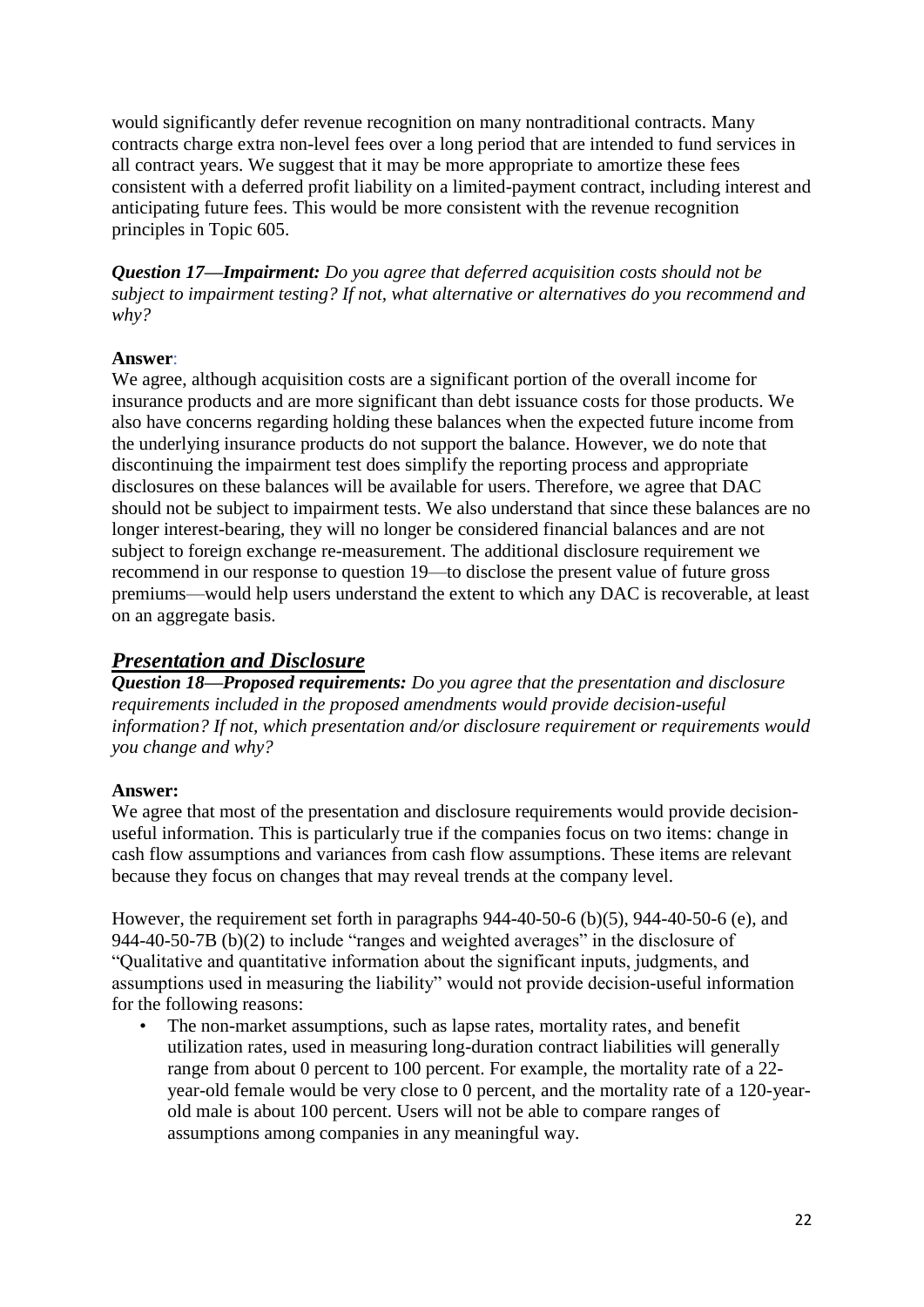• A comparison of the weighted averages of a given assumption among companies has no basis because it depends on too many variables, such as the duration of the contracts, the distribution channel, the mix of business between ages and genders, etc. For example, if two companies sell 5-year term life policies and use the same lapse rate assumptions of 5 percent, 5 percent, 6 percent, 20 percent, and 100 percent in durations 1-5 respectively, the company with more policies in its fourth and fifth durations will have a much higher average lapse rate than the company with more policies in the first and second durations. A weighted average disclosure for these assumptions also could be very complex to calculate because the assumptions vary over the course of the projection period for each contract—potentially over many years and possibly under multiple scenarios.

There is no simple and straightforward way to compare policyholder behavior or mortality assumptions among companies. Different companies have books of business with different demograhics that were subject to different underwriting requirements and were sold through different distribution channels. The focus of the disclosures should be on gaining understanding of the impacts of changes in assumptions and how experience compares with assumptions. Because disclosures about assumption changes and actual experience are already required by the targeted improvements, these range and weighted average disclosures would not improve users' understanding of the business or of insurer performance. It may be worthwhile to clarify that a direct comparison of actual experience versus the liability assumption during the reporting period is required, instead of the range and weighted average.

With regard to the duration disclosure requirement, it is not clear what it represents or how to calculate it. We believe that the discounted and undiscounted cash flow disclosures will provide the information that FASB is attempting to achieve with a duration disclosure.

*Question 19—Additional requirements: Are there any additional presentation or disclosure requirements that would provide decision-useful information? If so, please describe them and explain why.*

#### **Answer:**

We recommend the following additional presentation and disclosure requirements:

- We recommend that the table of undiscounted net premiums and expected future benefit payments shown in paragraph 944-40-55-29E be expanded to include a row for "Expected gross premiums" above the "Expected net premiums." The liability rollforward table in paragraph 944-40-55-29E should also be expanded to show the present value of expected gross premiums. Including gross premiums in the disclosure will provide multiple benefits:
	- a. The addition of gross premiums to the present value disclosure will provide an economic measure of the current value of expected future margins.
	- b. The addition of gross premiums to the disclosure of undiscounted net premiums and benefits will highlight the sum of expected future margins.
	- c. As alluded to in our response to question 17 on DAC impairment, this disclosure will facilitate comparisons of DAC and other intangible asset balances to both discounted and undiscounted margins, permitting users to estimate the extent to which future profit may be available to investors.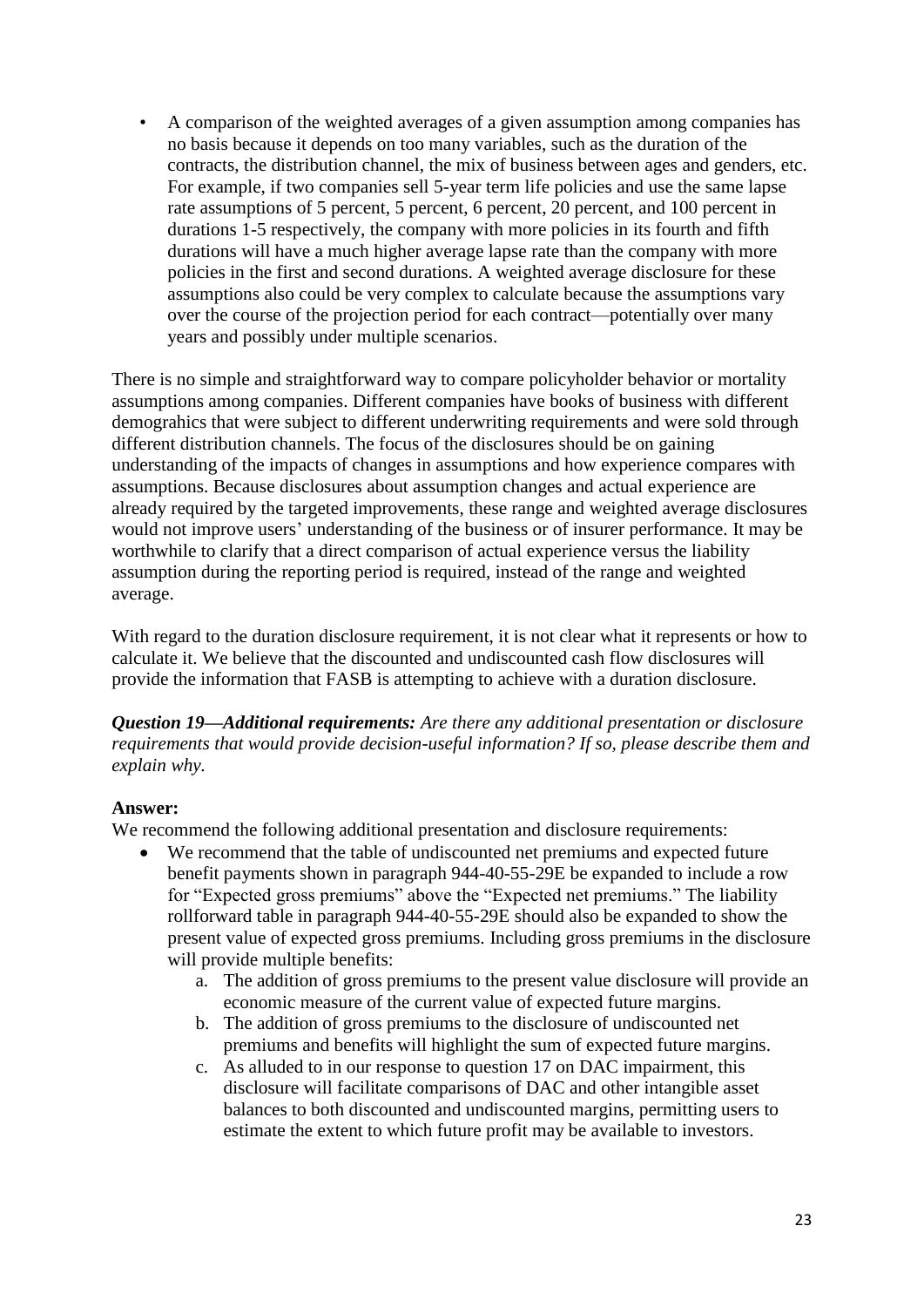- We recommend that disclosures similar to those for traditional future policy benefits be required for additional liabilities (per the former SOP 03-1) on nontraditional contracts. This disclosure could be performed by expanding the existing rollforward table and table of undiscounted net premiums and benefits to include additional liabilities on nontraditional contracts, replacing required disclosures of "premiums" with "premiums and assessments." Alternatively, separate tables could be used for additional liabilities. This would provide a complete set of rollforward information.
- We recommend that a rollforward disclosure for long-tailed claim liabilities on longduration contracts be included. Long-duration contracts such as disability income contracts and long-term care contracts can result in long-tailed claims that should be subject to a rollforward disclosure.
- With regard to the presentation requirements, we recommend that interest accruing on traditional future policy benefit liabilities (i.e., liabilities described in paragraphs 944- 40-25-10A through 944-40-25-11) and on additional liabilities on nontraditional contracts (i.e., liabilities described in paragraphs 944-40-25-26 through 944-40-25- 27A) be reported as a component of interest expense. Other changes in these liabilities should be reported as a component of benefit expense. Per the exposure draft, all changes in these liabilities would be reported as benefit expense. Because the interest accrual is more closely related to a borrowing cost than to insurance costs, showing interest accruals separately would provide more decision-useful information about the timing of cash flows and would facilitate evaluation of both an insurer's insurance performance and its investment performance.

# *Effective Date and Transition*

*Question 20—Implementation date: The board is interested in understanding the key drivers affecting the timing of implementation. What are those key drivers and how do they affect the time it will take to implement the proposed amendments? Should the effective date be the same for both public entities and nonpublic entities?*

# **Answer:**

The FASB's proposed model will take a significant amount of time and effort to implement. Even though FASB has limited itself to targeted improvements, some of these changes will still require extensive changes to valuation systems.

In particular, some of the calculations required are relatively complex. As discussed in our response to question 2, retrospective unlocking of the net premium ratio will present a complicated calculation that is not consistent with existing traditional long-duration liability valuation. Fair valuing market risk benefits also will require new complex calculations for market risk benefits currently accounted for under what used to be known as SOP 03-1. Although fair value is not inherently more complex than SOP 03-1, setting up the new fair value calculations will require significant valuation changes. Finally, even though DAC valuation is simplified, making the change to the new calculation approach also will require some time and effort.

Although most of the extensive additional disclosure requirements are justified, it will require extensive effort to set up the calculations and gather the necessary data. And, as discussed in our response to question 18, some of the proposed disclosures, including the weighted averages of assumptions, will be particularly challenging to calculate.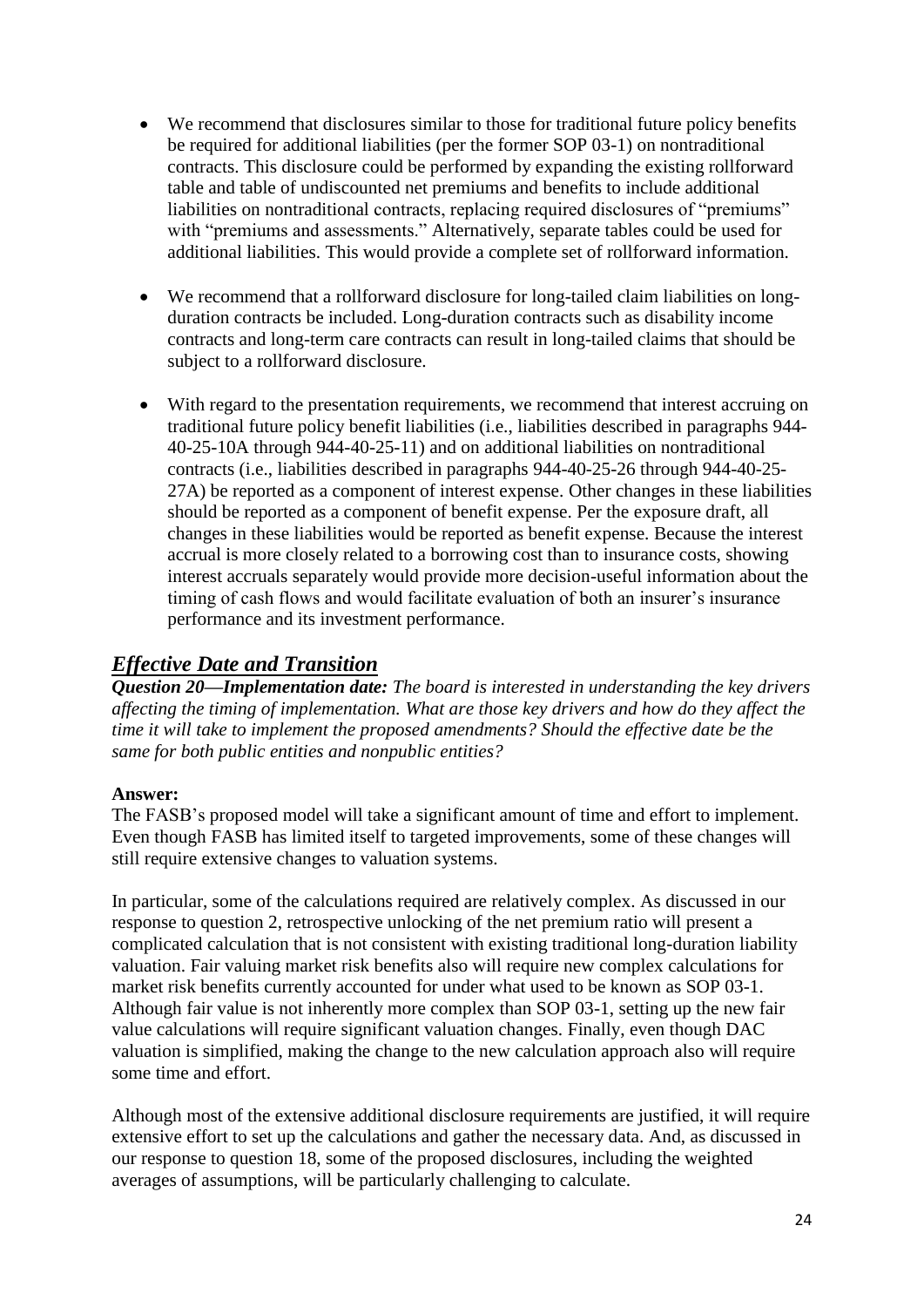The transition approach also will contribute to the time needed for implementation. Retrospective transition, as is required for market risk benefits and for most traditional future policy benefits, requires significant time to obtain and/or estimate substantial volumes of historic data and then integrate that data into a calculation. This is also the case to the extent any nontraditional contracts require a retrospectively calculated additional liability (e.g., the former SOP 03-1) on transition due to expected profits followed by losses.

General issues that could affect implementation time include availability of software, availability of data, and the need to train people. People will need to be trained on the new required valuation approach and on how to interpret the results of the new approach. New processes and controls also would need to be developed.

External factors also need to be taken into account. The new IFRS insurance contracts standard is expected to become effective in 2021, along with a number of new regulatory valuation requirements becoming effective in the United States, including principle-based reserving for life insurance that will be effective in 2017 (with an option to defer until 2020) and changes to variable annuity reserves and capital. Further, the International Association of Insurance Supervisors is developing new capital standards for internationally active insurers that will be taking effect over the next few years. In many companies, the same people would be working on these implementation projects as will be working to implement the FASBtargeted improvements. So, the committee is concerned about the availability of already limited resources.

Because of these issues, we expect three to four years will be required to implement the targeted improvements as proposed, similar to the implementation time for the IFRS standard. Even though these changes impact only one industry, they are big, complex changes for that industry, at least as substantial as the new revenue recognition standard is for affected industries. And even though FASB's proposed changes are less extensive than the IFRS changes, U.S. GAAP requires an additional year of historical data to be restated on transition, which increases the time needed to implement.

There are a number things FASB could do to reduce the time to implement the new standard:

- Prospectively unlock net premium ratios rather than retrospectively unlock;
- Permit or require prospective transition for market risk benefits and traditional future policy benefits;
- Begin accrual of an additional liability on a nontraditional contract only from the point at which a profit-followed-by-losses situation is identified; and/or
- Permit or require a practical approach for demutualization closed blocks.

We estimate that by making these changes, the time to implement the targeted improvements can be reduced by at least one year.

*Question 21—Transition methods: Are the proposed transition provisions operable and do they provide decision-useful information? If not, what would you recommend and why?*

# **Answer:**

With a few exceptions, we expect the proposed transition provisions to be mostly operable and to provide decision-useful information. There are a few specific issues we want to highlight: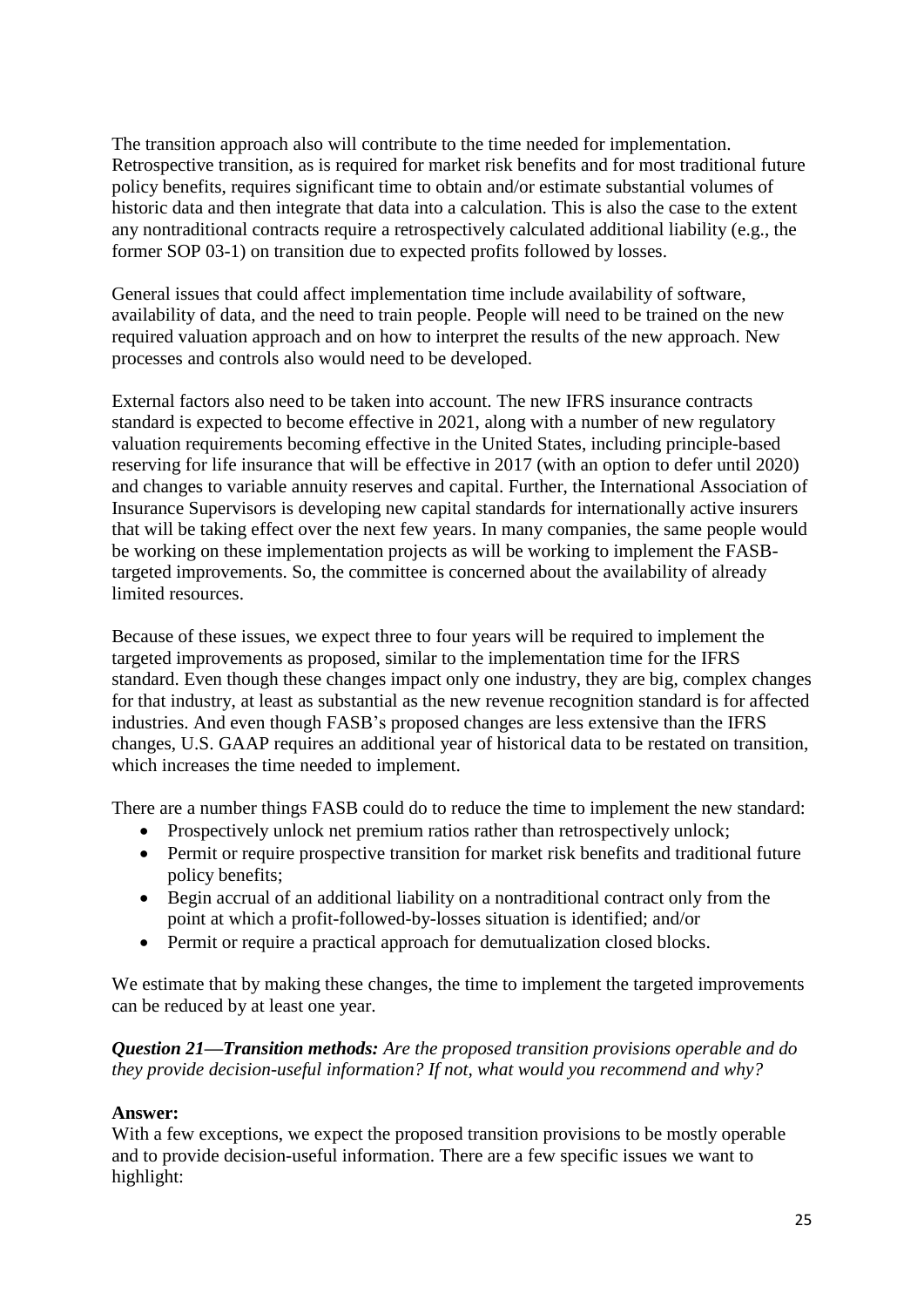#### **Traditional contracts additional liabilities for premium deficiency**

The proposed FASB guidance requires retrospective transition for traditional insurance contracts unless impracticable. Using a prospective transition for all contracts would significantly simplify the transition and increase consistency because all contracts would then use the same transition approach. Many in force insurance contracts were sold decades ago, making retrospective transition burdensome. Although FASB appropriately permits prospective transition if retrospective transition is impracticable, impracticability is a difficult hurdle to overcome. Many contracts that have been in force for a long time would likely not meet the impracticability exception. Also, even for contracts for which retrospective transition is impracticable, significant effort will be required to prove it.

If FASB chooses to retain retrospective transition for most traditional contracts, there is one additional situation for which an exception is needed. For products that established additional liabilities for premium deficiency in prior years, retrospective application to the contract issue date could move that loss out of retained earnings and into accumulated OCI. This would not provide decision-useful information and could significantly distort subsequent earnings in a way that misleads users of financial statements.

In some—but not all—instances, the impracticality exception might alleviate this concern. That clause will probably not be available for all product segments.

Consider, for example, an immediate annuity that had originally used a 7 percent discount rate, which has since been changed to 4 percent and a loss booked at the time of change for the increased liability. Suppose (for simplicity) that a high-quality fixed-income asset yield at inception was also 7 percent and at the time of loss recognition was also 4 percent. Full retrospective application would remove the prior loss from retained earnings and move it into accumulated OCI. The balance sheet wouldn't change, but subsequent earnings would include ongoing losses for the deficiency between current asset yields and the 7 percent liability discount rate. Using a retrospective transition would not provide decision-useful information because the losses had already been recognized through net income.

The best alternative to prospective transition would be to apply the proposed standard retrospective to the date at which the discount rate was locked in. For most contracts, this date would be contract inception, but if there has been a premium deficiency on a contract, this date would be the date of the most recent premium deficiency loss.

#### **Existing carrying amount of deferred acquisition costs**

We agree that a prospective approach for transition of DAC would be most practical. But for some products, the proposed FASB approach will significantly alter the pattern of amortization. A transition approach that starts from the existing carrying amounts of the DAC asset could lead to significant distortions in the financial statements for several years after transition if the liability uses a retrospective transition.

For some traditional products, retrospective application to the liability for future policy benefits will significantly alter its relationship to DAC amortization after transitioning from the existing carrying amounts of the DAC asset. Similarly, this could lead to significant distortions in the financial statements for several years after transition.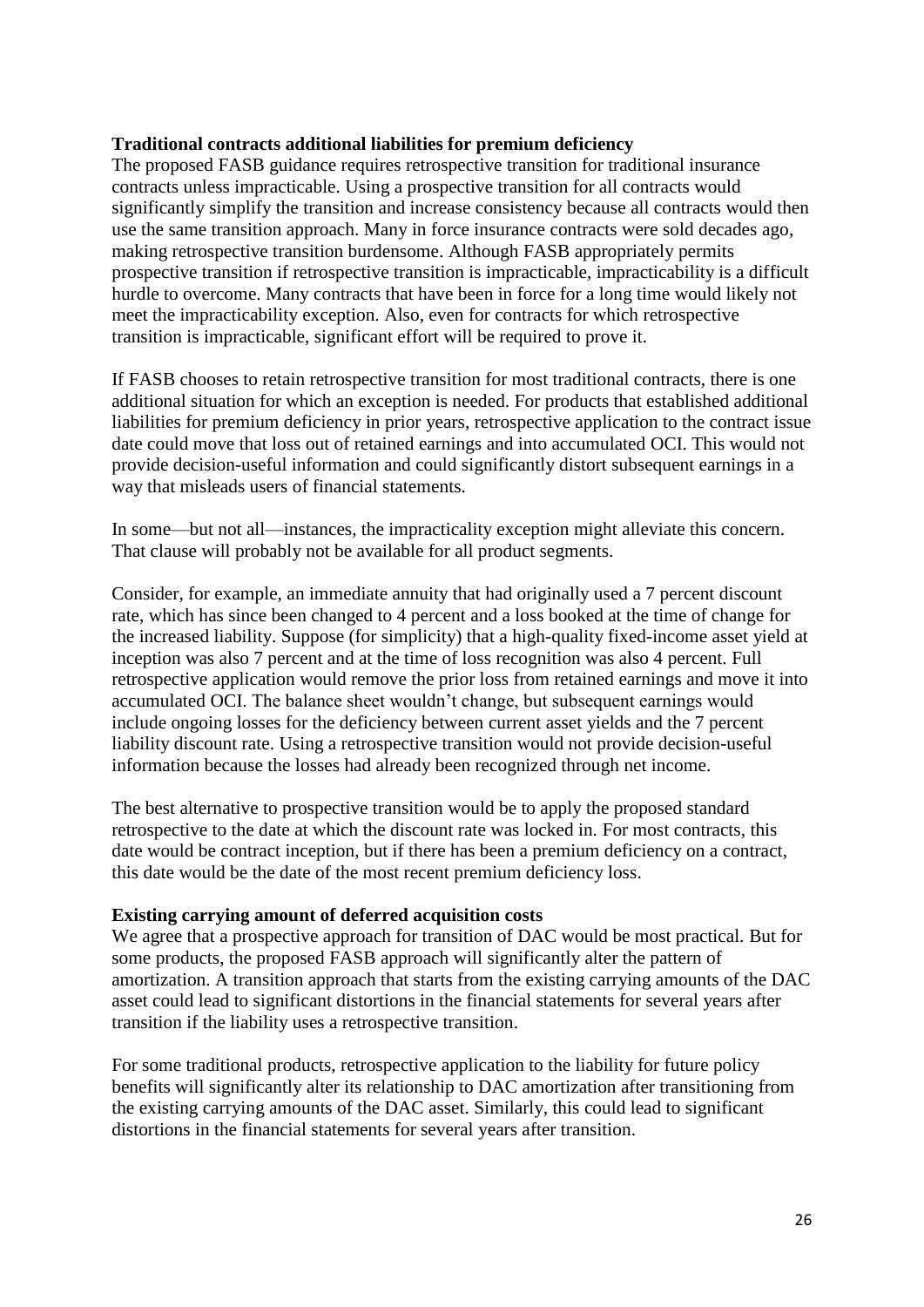In both cases, the distortions would resemble those that would have occurred after the effective date of ASU 2010-26 had that not permitted retrospective application.

This concern could be effectively addressed by again permitting (but not requiring) retrospective application to the DAC asset if the liability used a retrospective transition approach.

Because the factors affecting DAC amortization, the relationships between DAC amortization and liability development, and the liability transition approaches will vary by product type, we recommend the option to apply the new standard retrospectively be available separately for each major product type (i.e., traditional life, traditional health, universal life, fixed deferred annuities, variable deferred annuities, etc.)

Each insurer would have to decide, for each product type, whether the potential distortion is significant enough to warrant retrospective application and whether retrospective application is practicable. If elected for a given product type, retrospective application should be required for all business of that type—with one exception. For traditional life or health insurance contracts, retrospective application to DAC should not be allowed for any segment in which retrospective application to the liability is found to be impracticable.

If FASB accepts our suggestion to use a prospective transition for liabilities, that would resolve the DAC issue for traditional products. We would then suggest simply using prospective DAC transition for all products.

### **Retrospective application to market risk benefits**

We are concerned about the transition provisions for market risk benefits. Paragraph 944-40- 65-2 requires "retrospective application to all prior periods." This would appear to require that, for market risk benefits that are valued as swaps, companies would need to determine the attributed fee for the market risk benefit such that the fair value of the market risk benefit would have been zero at inception of the contract.

This requirement presents a number of problems. Insurers may not have retained all the necessary data going back to inception. Market risk benefits have been issued for many years, especially GMDBs, which date back to at least the 1980s. Even if policy data were available, economic assumptions for all historical periods would need to be developed and stochastic scenarios would need to be generated for those periods. The original valuation system may not be available; for example, the insurer may no longer have the license or the software has been superseded by newer versions and is no longer being supported. Additionally, it is unlikely that, to the extent level 3 estimates are needed, they could be made objectively without some degree of hindsight impacting the result. For example, for a market risk benefit sold in 2005, an equity price scenarios might incorporate a higher likelihood of a financial market collapse because an actuary today would know there was a financial crisis in 2008. Even though the probability assigned to such a collapse may still be small, it would likely be far higher than an actuary would have assigned to such an event in 2005. Similarly, for a market risk benefit sold in 2010, interest rate scenarios would likely be at least somewhat influenced by the recent sustained negative interest rates in several major currencies, a factor that would have seemed a small probability in 2010.

In addition to the practical issues, retrospectively determining the attributed fee raises concerns about the potential financial statement impact. For market risk benefits sold before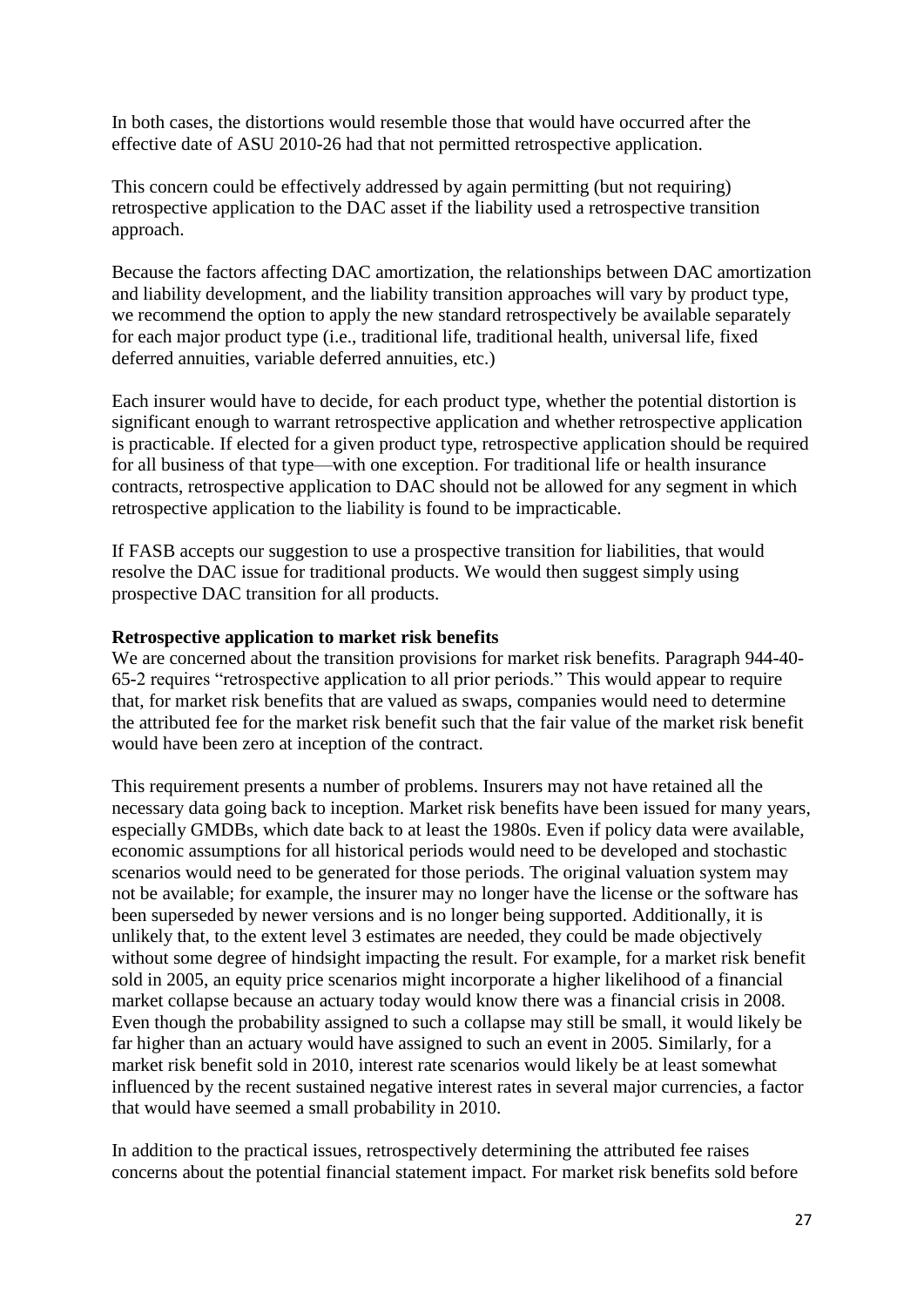the 2008 financial crisis, even if the attributed fee can be determined retrospectively in an objective manner, the resulting fee may cause a substantial increase to the liability. This would materially depress GAAP equity on transition, and the resulting equity decrease would be recycled into net income in the future. We are not sure that this pattern will be meaningful to financial statement users.

Our first recommendation would be to change the standard to require a prospective determination of the attributed fee, rather than retrospective. Because the concern from users was not that the current valuation of the liabilities is too high or too low, it would be reasonable to maintain the current value of the liabilities on transition. The existing liability amount would be an objective value from which to calibrate the post-transition liability. In the same manner that the terms of a market risk benefit can be determined such that its fair value is equal to zero at inception, the terms can be determined such that the fair value is equal to the pre-transition value at transition.

Although our recommendation would result in the fair value of the market risk benefit being equal to the additional liability (per the former SOP 03-1) immediately before transition, this result does not imply that the additional liability represents a fair value. The additional liability and the market risk benefit measure two different things. Although the benefit stream is the same, albeit calculated using different assumptions, the fees assumed to cover the benefit are different in each case. The additional liability does not use an attributed fee. Thus, the attributed fee can be defined such that the present value of the market risk benefit on transition—accounting for both the benefit stream and the attributed fees—happens to equal the additional liability as of that date.

We would suggest some limitations on this calculation. Because the attributed fee represents an allocation of contract fees between the market risk benefit and the host insurance contract, it would not make sense for the attributed fee to be larger than the fees in the contract. So if the attributed fee necessary to equate the fair value of the market risk benefit with the additional liability exceeds the contract fees, we suggest the attributed fees be capped and the fair value of the market risk benefit be higher than the additional liability on transition. The attributed fee also should be floored at zero, because an attributed fee less than zero would imply that the fees in the host contract are greater than the total contract fees.

The fact that the attributed fee represents an allocation of contract fees provides a mechanism to ensure that this calibration of the attributed fee at transition is used appropriately. To the extent that fees are allocated to market risk benefits in the form of attributed fees, those fees would not be available to the host contract as future profits.

Once the terms of the market risk benefit including the attributed fee are determined, the subsequent changes in fair value of the market risk benefits will diverge from what the additional liability would have been. If the market risk is being effectively hedged, the changes in fair value of the market risk benefit should be consistent with the changes in the related hedge assets.

If changing the standard to require prospective calibration of the attributed fee is not acceptable, some practical expedients should be allowed. Alternatives may include:

 Valuation of the liability on transition and subsequently using the actual terms of the market risk benefit. This approach would allow for the fixed leg of the swap to equal the fees expected to be collected for the benefit, whether explicitly (with a separate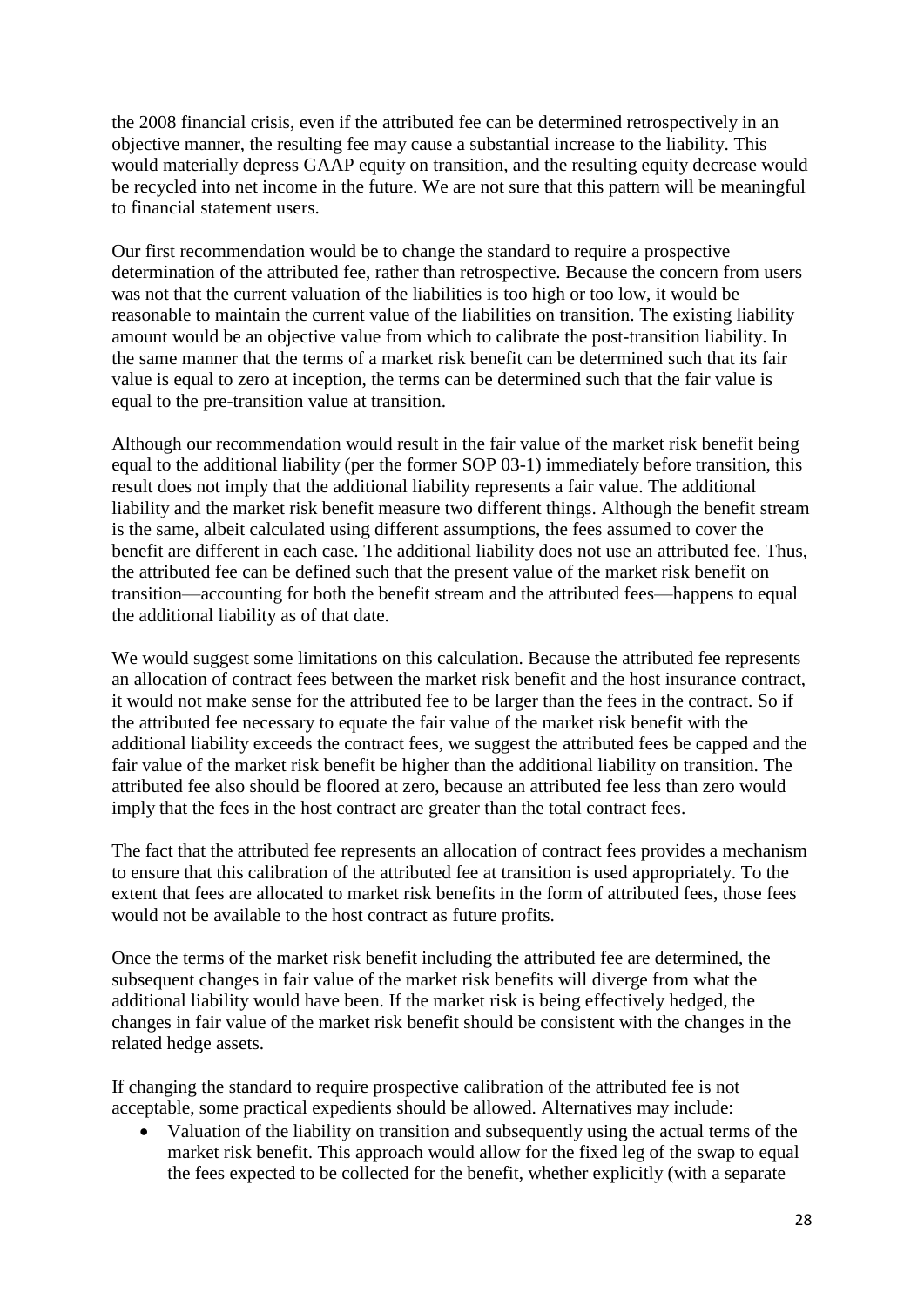charge from the host contract) or implicitly (with a portion of the host contract fee). One limitation of this alternative is that it does not account well for a guarantee that does not have an associated explicit fee. Many GMDBs in particular do not charge an explicit fee, but rather cover the cost of the guarantee implicitly through general contract charges. Using an attributed fee of zero for these benefits would seem to overstate the liability.

 Calibrate the attributed fee such that the fair value of the market risk benefit is zero at inception, using inputs and assumptions applicable to newly issued contracts with the same terms as of the transition date. This approach would be functionally equivalent to valuing the attributed fee retrospectively but would use market inputs and assumptions as of the transition date to avoid recreating assumptions that would have been made at the actual inception date of the contract. This approach would be somewhat analogous to the approach of updating net premiums using current assumptions, as is required for some other long-duration contracts. The attributed fees also would be capped at the total contract fees and floored at zero. The initial split between retained earnings and accumulated OCI on transition could be made using the instrument-specific credit spread at the transition date.

Note that the preceding discussion has addressed market risk benefits that the company has chosen to fair value using a methodology that considers them to be swaps. Companies that apply a valuation method that considers the market risk benefits to be options will encounter similar issues that may be addressed in an analogous manner. For example, companies that consider embedded guarantees on variable annuities to be options often calculate the fair value of the options at inception incorporating projections of future benefits and 100 percent of the rider fees. An adjustment to the host contract value is then made to ensure that the initial premium for the contract equals the initial liability (option value plus account value minus host adjustment). The host adjustment is then amortized over the expected life of the underlying contract.

While the accounting for a guarantee deemed to be a swap may appear different from the accounting for a guarantee deemed to be an option, the attributed fees on a swap can be closely analogized to the host adjustment for an option. The issue at transition then becomes not what attributed fees to assign to the market benefit feature but rather what host adjustment to recognize on adoption. The methods and considerations in determining such adjustment then follow closely the discussion on attributed fees for swaps presented above.

*Question 22—Transition disclosure: Do the proposed transition disclosure requirements provide decision-useful information? If not, what would you recommend and why?*

# **Answer:**

The proposed transition disclosure requirements will provide decision-useful information. We have no recommendations for addition to or change in the proposed requirements.

# *Costs and Complexities*

*Question 23—Costs and complexities: Describe the nature of the incremental costs of adopting the proposed amendments?*

# **Answer:**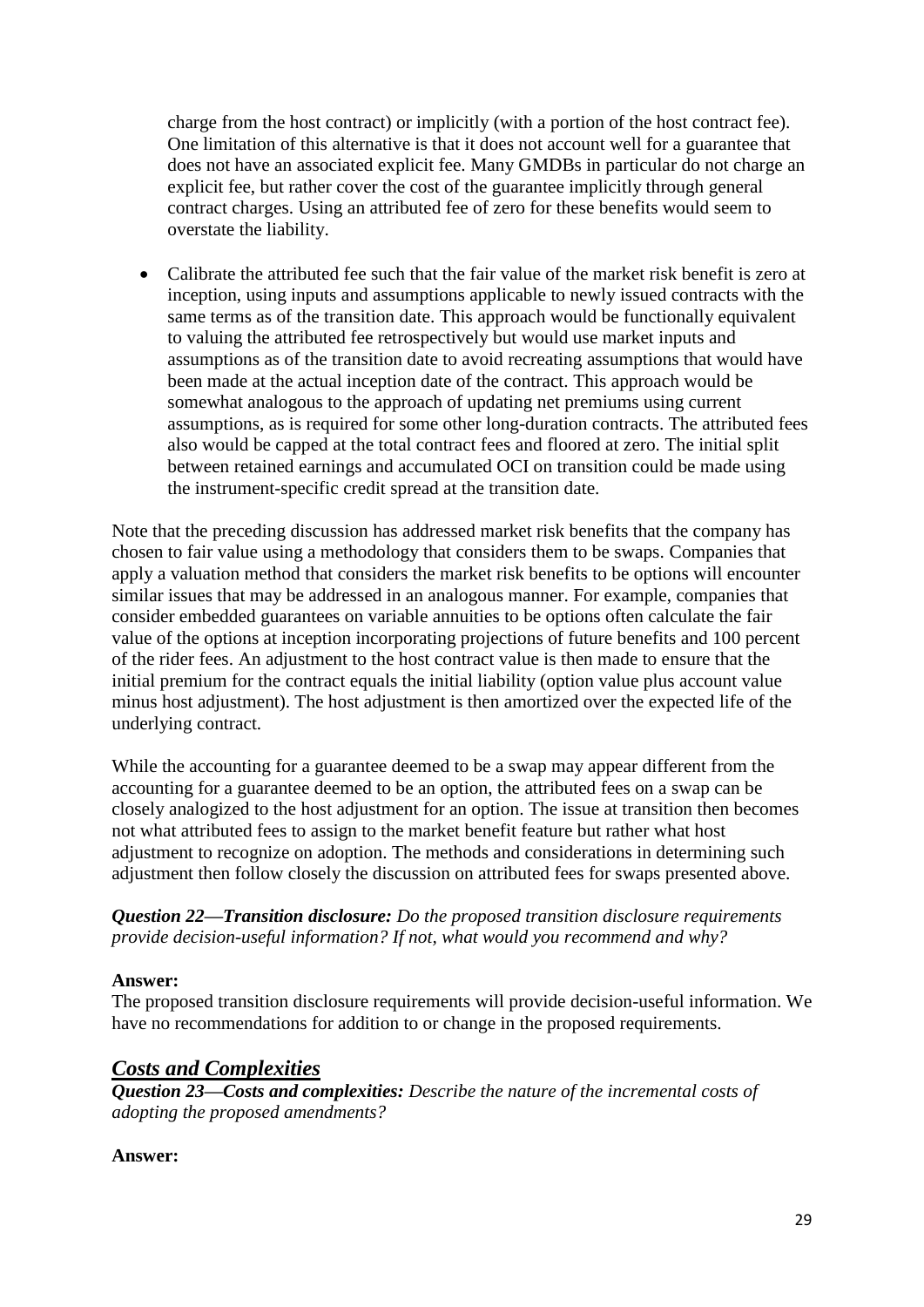Many of the issues that will affect the implementation time also will increase the ongoing costs and complexities. For example, retrospectively unlocking the net premium ratio will be complex on an ongoing basis due to the need to maintain historic information, allocate current period experience to cohorts, and explain the resulting change to the liability, which will not be equal to the change in present value of future expected cash flows.

We would highlight in particular the need to retrospectively establish an additional liability (per the former SOP 03-1) on a nontraditional contract in the event of profits followed by losses as increasing cost and complexity. Although FASB reduced complexity by simplifying the DAC amortization method, much of the practical benefit is eliminated by the need to potentially retrospectively establish additional liabilities. Because the insurer does not know which contracts may eventually generate a profits-followed-by-losses situation, the insurer will need to maintain all the assessment and benefit data on a retrospective basis for all nontraditional contracts. This can be alleviated by starting to accrue the additional liability from zero at the time a profits-followed-by-losses situation becomes evident.

Our proposed changes to participating contacts would increase calculation complexity going forward. But these changes are necessary in order to have a valuation model that represents the economics of the contracts. And for many contracts, this complexity can be avoided if FASB also accepts our recommendation for a simplified calculation for closed-block contracts.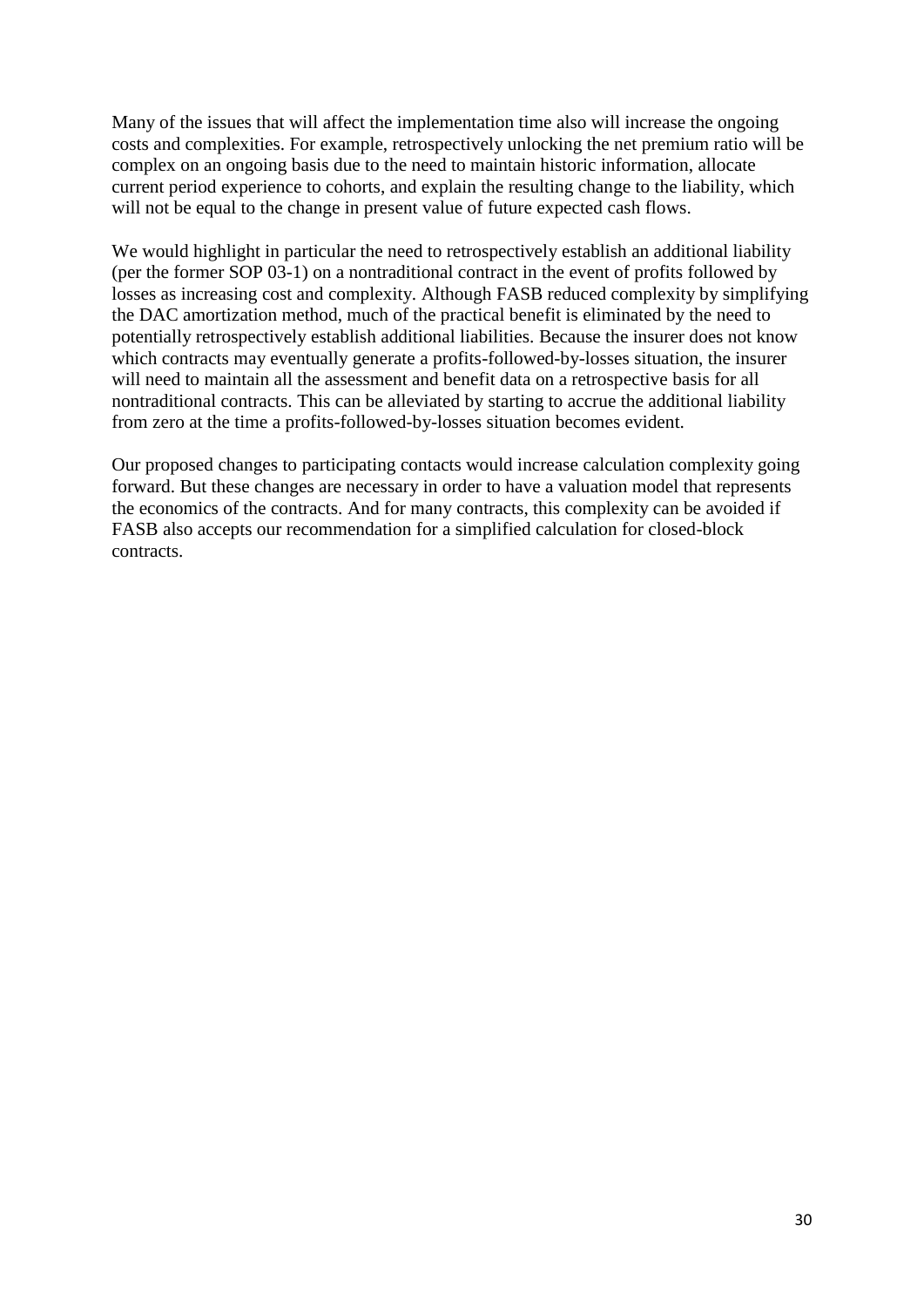# **Appendix—SOP 03-1**

The exposure draft introduces the concept of a market risk benefit, thereby eliminating the need to calculate liabilities using a "benefit ratio" method (originally defined in SOP 03-1) for certain guaranteed benefits. The exposure draft makes it clear, however, that this benefit ratio method still applies to annuitization, death, and other insurance benefits that do not meet the definition of an embedded derivative or of a market risk benefit and have an expectation of profits followed by losses from the benefit feature. Such features are commonly found in universal life insurance contracts with secondary guarantees, and in fixed indexed annuity contracts with guaranteed living benefits. The exposure draft modifies the treatment of such features by limiting the benefit ratio to 100 percent and by requiring that the profits-followedby-losses test be applied throughout the life of a contract.

The revisions to calculations performed under the benefit ratio method described in the exposure draft present three main issues which the FASB may wish to consider in the development of the final standard. They are presented individually below.

# **The exposure draft wording does not properly describe the mathematical calculation needed to achieve the intent described for capping the benefit ratio at 100 percent in the provisions for additional liabilities on insurance and annuitization benefits.**

The exposure draft indicates that capping of the benefit ratio at 100 percent "*results in immediate loss recognition to the extent that the present value of expected excess payments exceeds the present value of expected assessments.*" However, immediate recognition of losses would not occur using the calculation as stated. As described in Subsequent Measurement paragraphs 944-40-35-10 and 35-14, the liability valuation will result in deferral of losses unless or until cumulative excess payments exceed cumulative assessments. This is in direct conflict with the subsequent statements in the same sections.

To achieve immediate loss recognition when the benefit ratio reaches the cap, the liability valuation must employ the present value view described in paragraph 944-40-25-11(a) for the traditional contract liability for future policy benefits. While a retrospective accumulation approach, like the one originally developed in SOP 03-1 and now in 944- 40-35-10, normally will give the same mathematical result as a prospective approach, this mathematical equivalence does not work when the benefit ratio is capped. This is a mathematical flaw with the exposure draft that needs to be corrected.

Consistent with this view, paragraph 944-40-35-10 for death or other insurance benefit features should read:

#### *"The additional liability at the balance sheet date shall be equal to:*

- *a. The present value, discounted at the contract rate, of expected excess payments over the remaining life of the contract (excluding amounts reflected in claims payable liabilities)*
- *b. Less the current benefit ratio multiplied by the present value, discounted at the contract rate, of total expected assessments over the remaining life of the contract."*

However, at the same level of aggregation at which the additional liability is calculated, in no event shall the additional liability balance be less than zero, and in no event shall the benefit ratio exceed 100 percent, which results in immediate loss recognition to the extent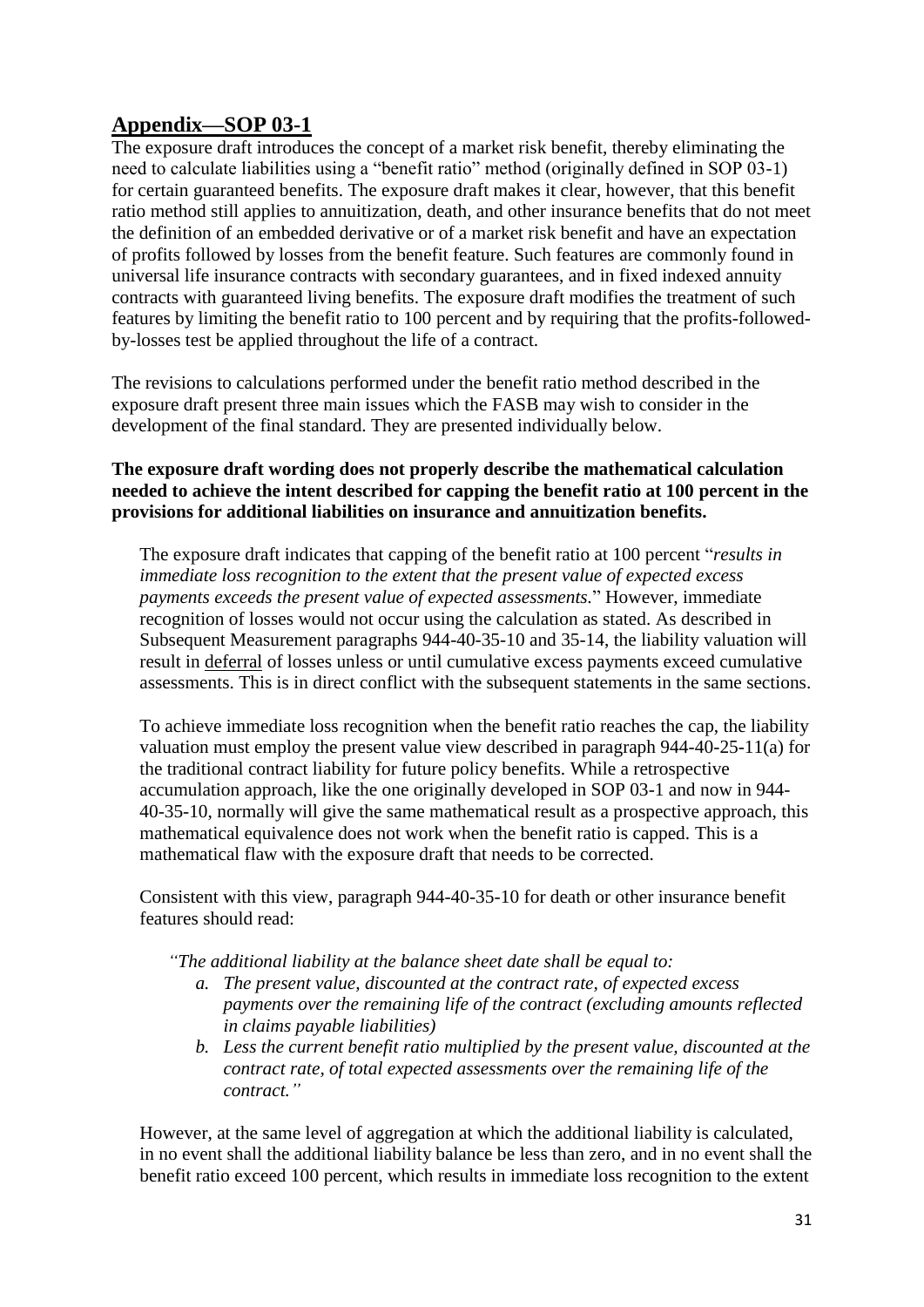that the present value of expected excess payments exceeds the present value of expected assessments by more than the previously accrued liability. Additionally, at the same level of aggregation at which the additional liability is calculated, in no event shall the benefit ratio be less than 0 percent, which results in the largest value of the additional liability being no greater than the value described in 944-40-35-10 (a). (the present value, discounted at the contract rate, of expected excess payments over the remaining life of the contract).

Consistent with this view, paragraph 944-40-35-14 for annuitization benefits should read:

*"The additional liability at the balance sheet date shall be equal to:*

- *a. The present value, discounted at the contract rate, of expected excess payments (at the expected time of annuitization) for the remaining life of the contract*
- *b. Less the current benefit ratio multiplied by the present value, discounted at the contract rate, of total expected assessments over the remaining life of the contract."*

However, at the same level of aggregation at which the additional liability is calculated, in no event shall the additional liability balance be less than zero, and in no event shall the benefit ratio exceed 100 percent, which results in immediate loss recognition to the extent that the present value of expected excess payments exceeds the present value of expected assessments by more than the previously accrued liability. Additionally, at the level of aggregation at which the additional liability is calculated, in no event shall the benefit ratio be less than 0 percent, which results in the largest value of the additional liability being no greater than the value described in 944-40-35-14 (a), (the present value, discounted at the contract rate, of expected excess payments beginning at the expected time of annuitization for the remaining life of the contract).

With this correction to paragraph 944-40-35-14, paragraph 35-15 must also be rewritten:

*"Expected excess payments in paragraph 944-40-35-14 shall be calculated as the excess (if any) of:*

- *a. The present value of expected annuity payments and related claim adjustment expenses discounted at a high-quality fixed-income instrument yield to the corresponding annuitization date*
- *b. Over the expected account balance at the same date."*

Paragraph 944-40-35-16 can be deleted; it serves no purpose when the liability is calculated using present values.

**Application of the profits-followed-by-losses test on annuitization and insurance benefit features after the contract issue date may introduce unintended and anomalous volatility in the liabilities recorded for contracts containing such features. The application of the profits-followed-by-losses test also may be unclear as currently phrased in the exposure draft. Also, using this approach would eliminate much of the practical benefit from simplifying the DAC amortization methodology.** 

SOP 03-1 stated insurance liabilities were to be tested for profits followed by losses at the issue of a contract. If the condition existed, an additional liability using a benefit risk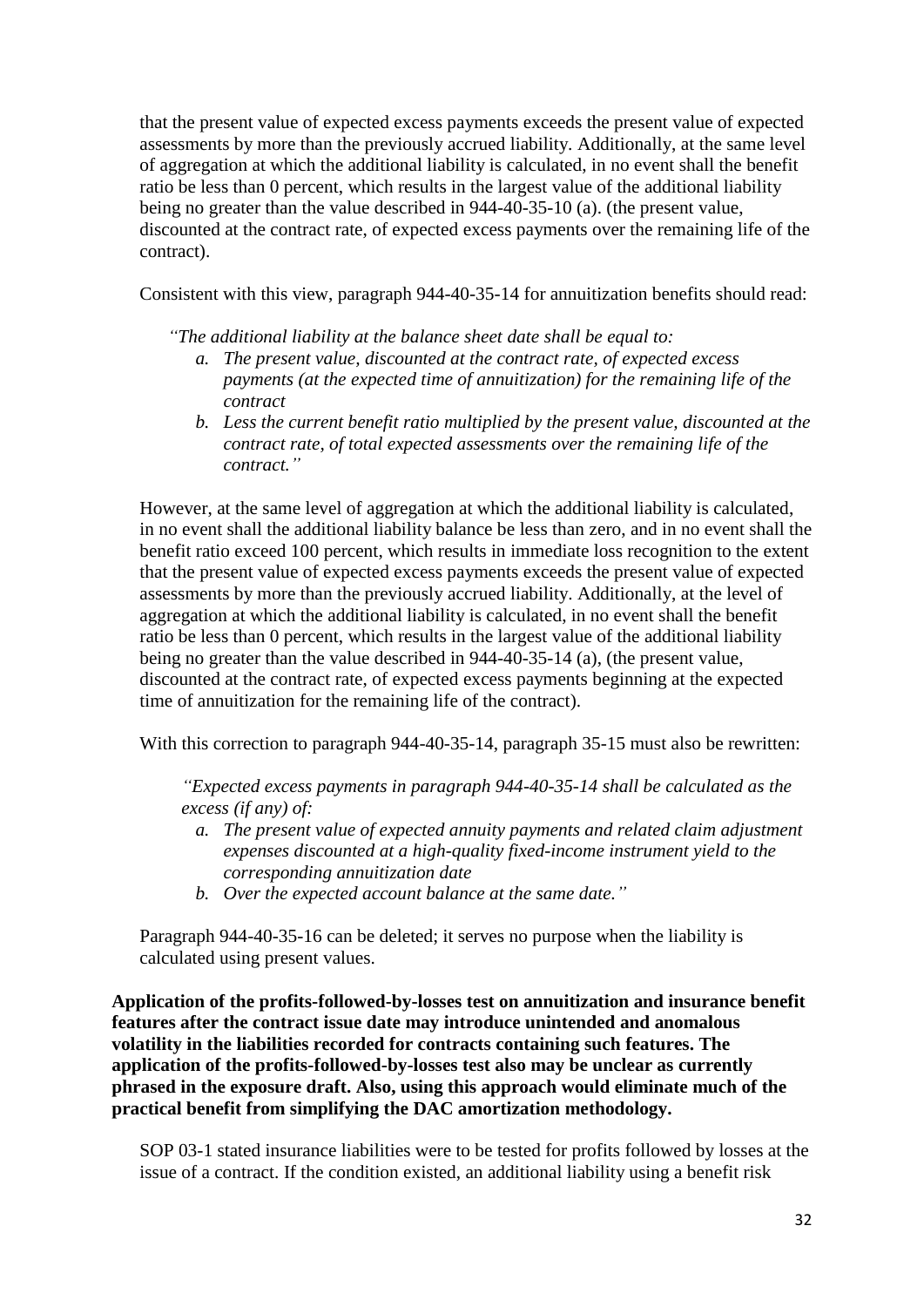method (commonly referred to as an "SOP 03-1 liability") would be established. If the condition did not exist, no liability would ever be established. The test was never to be repeated.

The FASB exposure draft proposes performing the test at each reporting period and establishing the SOP 03-1 liability if the test ever fails. This entails going back to issue for accumulated assessments. Paragraph 944-40-25-27A states:

*If the contract feature is not required to be accounted for under the provisions of Topic 815 or paragraph 944-40-25-25C and if the amounts assessed against the contract holder each period for the insurance benefit feature of an insurance contract are assessed in a manner that is expected to result in profits in earlier years and losses in subsequent years from the insurance benefit function, a liability for death or other insurance benefits shall be recognized in addition to the account balance. This determination of whether profits are followed by losses shall be performed at contract inception and as assumptions are updated in subsequent periods.*

Application of this FASB guidance as proposed could result in substantial non-economic volatility. For example, an insurance benefit feature that is not expected to have profits followed by losses when issued but then in a subsequent reporting period is expected to have minimal losses in the late years of the product's lifetime would require a liability calculation to be performed at that time. Despite a minimal expectation of losses, a large liability could result because the liability mechanism builds the liability in proportion to total assessments and across the entire lifetime of the benefit feature. This could significantly alter the earnings pattern over the life of a product, making the pattern of assessments the key driver for the pattern of earnings rather than primarily recognizing gains and losses in the periods in which they occur.

Consider a simple example of a cohort of policies with the following estimated stream of excess insurance benefits and assessments. For simplicity, assume no other product features and a discount rate of zero. The product is expected to have no losses in any future years.

| Year | Assessments | <b>Excess</b>   | Extra     | Earnings       |
|------|-------------|-----------------|-----------|----------------|
|      |             | <b>Benefits</b> | Liability |                |
|      | 10          |                 |           |                |
| 2    | 10          | 2               |           | 8              |
| 3    | 10          | 3               |           | ⇁              |
|      | 10          |                 |           | 6              |
| 5    | 10          | 5               |           |                |
| 6    | 10          |                 |           |                |
|      | 10          |                 |           |                |
| 8    | 10          | 8               |           | $\overline{2}$ |
|      | 10          | Q               |           |                |
|      | 10          | 10              |           |                |

Now assume that the estimate of excess benefits at the end of year 5 changes such that there are now expected to be small losses in years 9 and 10. The exposure draft would require a liability to be established at the end of year 5 in recognition of the expected profits followed by losses. It also generates an increase in future profits in the out years in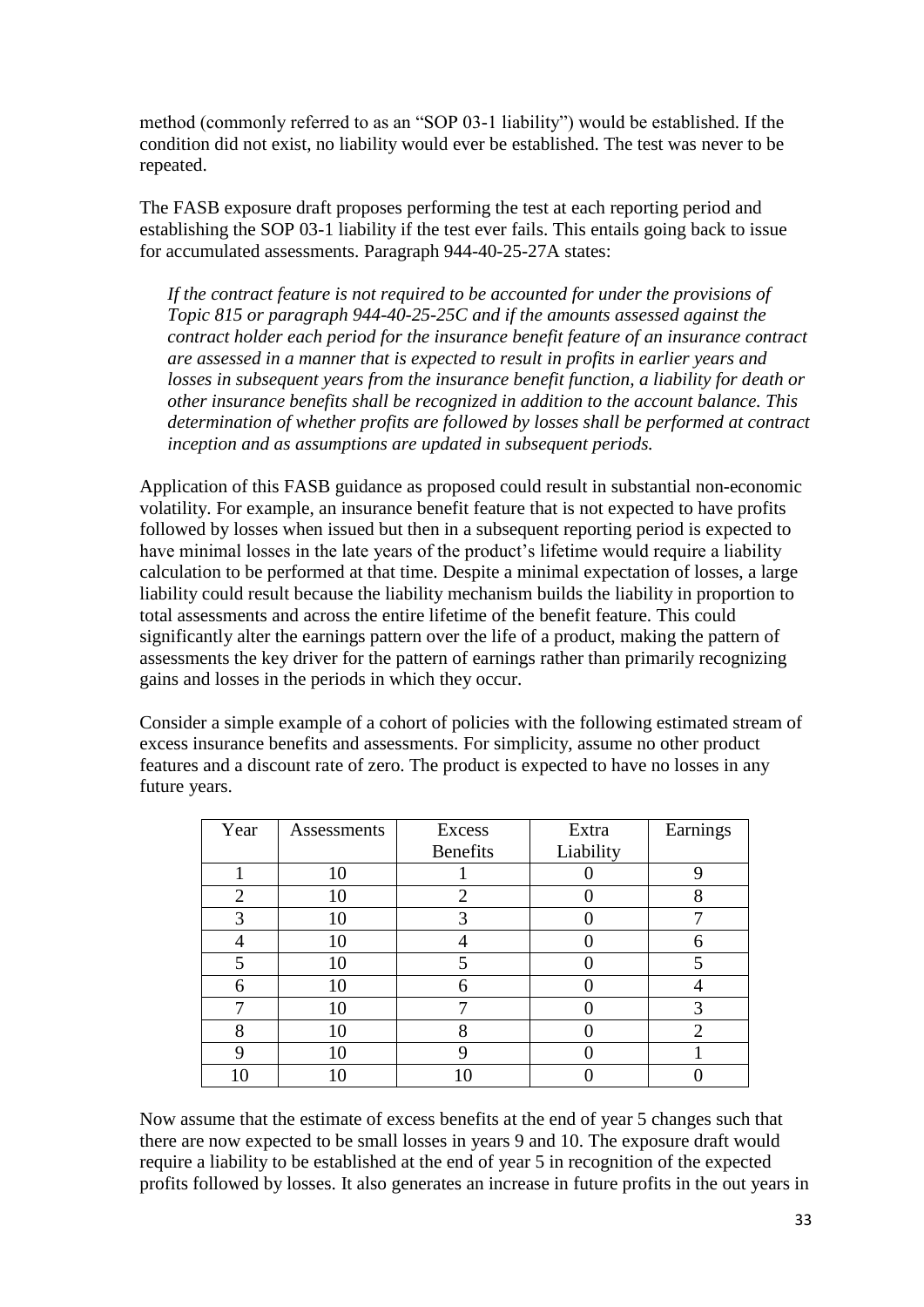which the losses from the insurance benefit feature were projected to occur. This is all a consequence of the retrospective/cumulative catch-up nature of the liability calculation. It generates a complete re-sloping of the recognition of the benefit feature over the life of the contract and generates a current period liability that far outweighs the small negative profits that are now being projected from the feature.

| Year           | Assessments | Excess          | Extra     | Earnings          |
|----------------|-------------|-----------------|-----------|-------------------|
|                |             | <b>Benefits</b> | Liability |                   |
|                | 10          |                 |           |                   |
| $\overline{2}$ | 10          | $\overline{2}$  |           |                   |
| 3              | 10          | 3               |           |                   |
|                | 10          |                 |           |                   |
| 5              | 10          | 5               | 15        | $\left(10\right)$ |
| 6              | 10          | 6               | 15        |                   |
|                | 10          |                 | 14        |                   |
| 8              | 10          | 8               | 12        |                   |
| 9              | 10          | 12              |           |                   |
|                |             | ി               |           |                   |

One way to address this anomalous volatility would be to start the accrual of a liability under a benefit ratio calculation from the period in which the profits followed by losses are first observed, eliminating the retrospective aspects of the calculation. This approach avoids a possible situation in which a large loss is taken in the current period that recognizes an accrual for past experience, which has the effect of generating profits in the future even where losses had previously been projected. It would not generate future profits beyond the level of the losses from the insurance benefit feature. The following chart shows the impact of such a method on the example above.

| Year           | Assessments | Excess          | Extra     | Earnings |
|----------------|-------------|-----------------|-----------|----------|
|                |             | <b>Benefits</b> | Liability |          |
|                | 10          |                 |           |          |
| $\overline{2}$ | 10          | 2               |           | 2        |
| 3              | 10          |                 |           |          |
|                | 10          |                 |           |          |
| 5              | 10          |                 |           |          |
| 6              | 10          | h               | 3         |          |
|                | 10          |                 |           |          |
| 8              | 10          |                 | 6         |          |
| Q              | 10          | 12              | 3         |          |
| 10             |             | 12              |           |          |

In addition, it is unclear whether an expectation of "profits followed by profits" for an insurance benefit feature on which a liability had been accruing previously would result in immediate release of that liability into earnings or whether the prior accrual and amortization mechanism already instituted when profits followed by losses had been expected would continue. One could envision a situation of significant increases and releases of reserves occurring from period to period as expectations of small profits in the out years swing to expectations of small losses, and vice versa, if the profits-followed-by